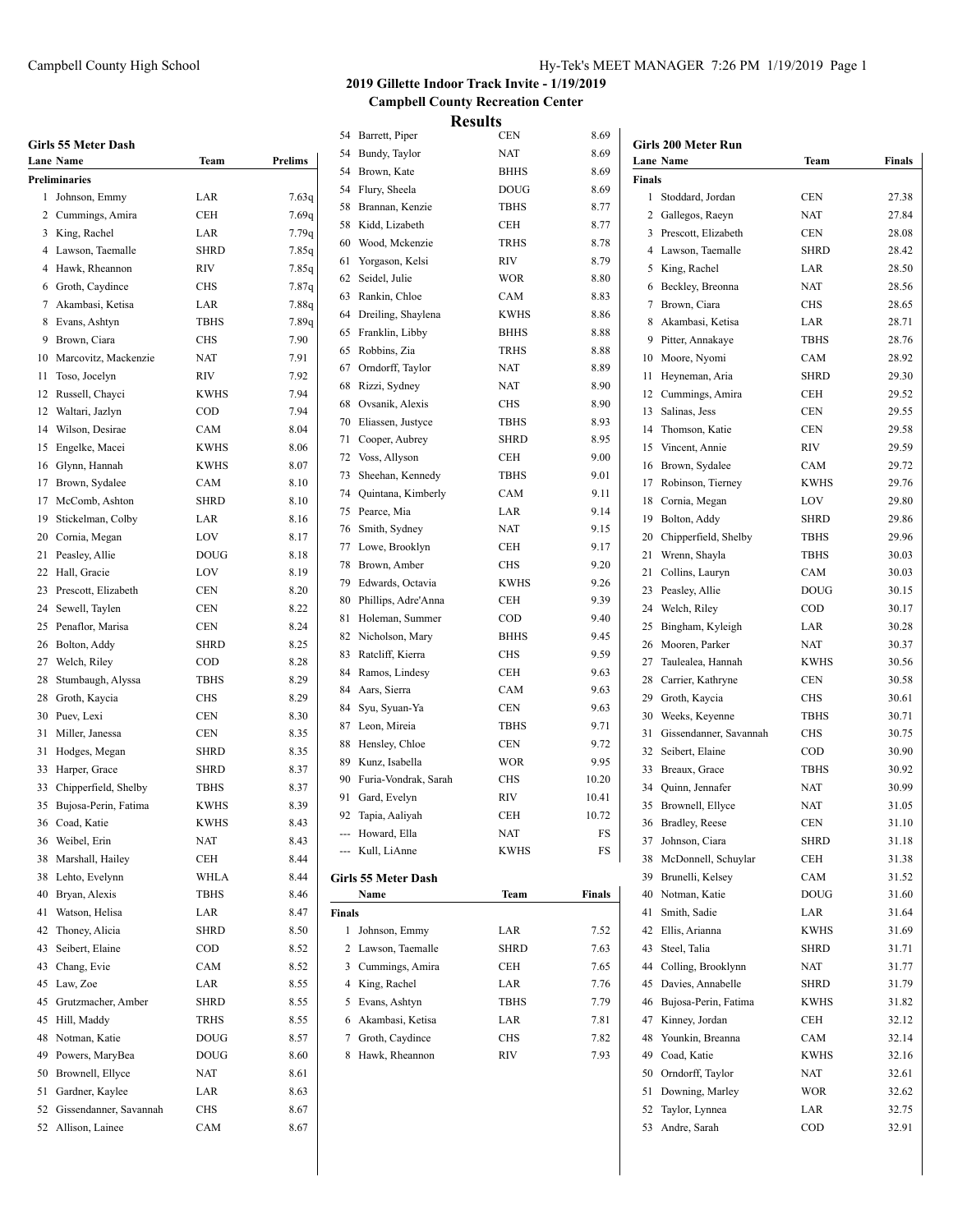### **Finals ... (Girls 200 Meter Run)**

|    | $\sqrt{9}$ m <sub>19</sub> 200 meter Rum |             |       |
|----|------------------------------------------|-------------|-------|
| 54 | Lieneman, Piper                          | <b>SHRD</b> | 33.03 |
| 54 | Kull, LiAnne                             | <b>KWHS</b> | 33.03 |
| 56 | Voss, Allyson                            | <b>CEH</b>  | 33.05 |
| 57 | Arechiga, Felicity                       | <b>TBHS</b> | 33.30 |
| 58 | Powers, MaryBea                          | <b>DOUG</b> | 33.33 |
| 59 | Hnilicka, Felicity                       | <b>RIV</b>  | 33.44 |
| 60 | Smith, Sydney                            | <b>NAT</b>  | 33.95 |
| 61 | Gunderson, Lea                           | <b>TBHS</b> | 34.01 |
| 62 | Ovsanik, Alexis                          | <b>CHS</b>  | 34.09 |
| 63 | Brown, Amber                             | <b>CHS</b>  | 34.21 |
| 64 | Lowe, Brooklyn                           | <b>CEH</b>  | 34.33 |
| 65 | Temple, Lexis                            | <b>DOUG</b> | 34.53 |
| 66 | Delaney, Ally                            | LAR         | 34.76 |
| 67 | Lovelady, Tegan                          | LOV         | 34.86 |
| 68 | Ratcliff, Kierra                         | <b>CHS</b>  | 35.13 |
| 69 | Edwards, Octavia                         | <b>KWHS</b> | 35.22 |
| 70 | Nicholson, Mary                          | <b>BHHS</b> | 35.59 |
| 71 | Phillips, Adre'Anna                      | <b>CEH</b>  | 36.45 |
| 72 | Adams, Sierra                            | <b>CEH</b>  | 36.51 |
| 73 | Morel, Naomi                             | <b>TBHS</b> | 36.65 |
| 74 | Silla, Noemi                             | <b>RIV</b>  | 36.70 |
| 75 | Svu, Svuan-Ya                            | <b>CEN</b>  | 36.99 |
| 76 | Kunz, Isabella                           | <b>WOR</b>  | 37.13 |
| 77 | Roseno, Emily                            | <b>RIV</b>  | 37.57 |
| 78 | Loomis, Piper                            | <b>RIV</b>  | 38.15 |
| 79 | Gard, Evelyn                             | <b>RIV</b>  | 40.74 |
| 80 | Tapia, Aaliyah                           | <b>CEH</b>  | 41.15 |

### **Girls 400 Meter Run**

|                        |                  | <b>Finals</b> |
|------------------------|------------------|---------------|
| <b>Finals</b>          |                  |               |
| Stoddard, Jordan       | <b>CEN</b>       | 1:01.29       |
| Yeager, Kezley         | <b>TBHS</b>      | 1:02.50       |
| Johnson, Emmy          | LAR              | 1:04.38       |
| Hawk, Rheannon         | RIV.             | 1:05.67       |
| Beckley, Breonna       | NAT              | 1:05.68       |
| Taper, Emily           | <b>KWHS</b>      | 1:06.65       |
| Groth, Caydince        | <b>CHS</b>       | 1:07.09       |
| Waltari, Jazlyn        | COD              | 1:08.97       |
| Brown, Ani             | <b>KWHS</b>      | 1:09.19       |
| Stafford, Baylee       | <b>COD</b>       | 1:09.71       |
| Carrier, Kathryne      | <b>CEN</b>       | 1:09.82       |
| Bingham, Kyleigh       | LAR              | 1:09.98       |
| Russell, Chayci        | <b>KWHS</b>      | 1:10.96       |
| Glynn, Hannah          | <b>KWHS</b>      | 1:11.22       |
| Stickelman, Colby      | LAR              | 1:11.64       |
| Powell, Ashton         | COD              | 1:11.89       |
| Pendergast, Jane<br>17 | <b>TRHS</b>      | 1:12.07       |
| Ridgeway, Mickayla     | <b>CHS</b>       | 1:12.48       |
| Morris, Noel           | CEH              | 1:12.85       |
| Pownall, Raianna       | <b>TBHS</b>      | 1:12.89       |
| Kastens, Averi         | CEH              | 1:13.54       |
| Sloan, Kendra<br>22    | CEN              | 1:13.64       |
| Puev, Lexi             | CEN              | 1:13.77       |
| 24 Arnold, Lizzie      | <b>SHRD</b>      | 1:13.87       |
|                        | <b>Lane Name</b> | Team          |

# **2019 Gillette Indoor Track Invite - 1/19/2019 Campbell County Recreation Center**

|          |                                    | <b>Results</b> |                    |
|----------|------------------------------------|----------------|--------------------|
| 25       | Faircloth, Mackenzie               | <b>CEH</b>     | 1:13.93            |
| 26       | Bingham, Ashlyn                    | LAR            | 1:14.30            |
| 27       | Gates, Lauren                      | <b>DOUG</b>    | 1:14.46            |
| 28       | Lodahl, Lily                       | <b>TBHS</b>    | 1:15.03            |
| 29       | Davies, Annabelle                  | <b>SHRD</b>    | 1:15.44            |
| 30       | Mcdonald, Mollie                   | CAM            | 1:17.01            |
| 31       | Kidd, Lizabeth                     | CEH            | 1:17.27            |
| 32       | Buckman, Carmyn                    | <b>WOR</b>     | 1:17.76            |
| 33       | Blackwell, Maddy                   | <b>SHRD</b>    | 1:17.94            |
| 34       | Smith, Sydney                      | <b>NAT</b>     | 1:19.21            |
| 35       | Heyer, Lynn                        | <b>KWHS</b>    | 1:19.87            |
| 36       | Castro, Mariah                     | RIV            | 1:20.44            |
| 37       | Mortenson, Kennedy                 | LAR            | 1:20.95            |
| 38       | Luckjohn, Jacy                     | <b>TRHS</b>    | 1:21.73            |
| 39       | Blaylock, Aria                     | CEH            | 1:22.12            |
| 40       | Schreckengost, Rachel              | <b>NAT</b>     | 1:24.48            |
| 41       | Kanash, Angel                      | <b>TBHS</b>    | 1:24.55            |
| 42       | Clayson, Kamber                    | <b>CEH</b>     | 1:25.13            |
| 43       | Nesvik, Brooke                     | CEH            | 1:29.15            |
| ---      | Morel, Naomi                       | <b>TBHS</b>    | FS                 |
| ---      | Howard, Ella                       | NAT            | FS                 |
| ---      | Lake, Reagan                       | NAT            | DQ                 |
|          | Girls 800 Meter Run                |                |                    |
|          | <b>Lane Name</b>                   | Team           | Finals             |
| Finals   |                                    |                |                    |
| 1        | Smith, Riley                       | COD            | 2:25.50            |
| 2        | Carroll, Piper                     | <b>SHRD</b>    | 2:29.49            |
| 3        | Brandon, Rylee                     | TBHS           | 2:35.18            |
| 4        | Berryhill, Libby                   | LAR            | 2:38.67            |
| 5        | Robison, Zoe                       | <b>SHRD</b>    | 2:38.93            |
| 6        | Reed, Saige                        | TBHS           | 2:39.64            |
| 7        | Mong, Raelyn                       | COD            | 2:42.19            |
| 8        | Rollefson, Kaylyn                  | <b>CHS</b>     | 2:42.80            |
| 9        | Berendsen, Carey                   | LAR            | 2:43.12            |
| 10       | Brown, Syliva                      | SHRD           | 2:44.66            |
| 11       | Kuehl, Maggie                      | SHRD           | 2:45.44            |
| 12       | Fettig, Josie                      | <b>SHRD</b>    | 2:47.08            |
| 13       | Palmer, Danika                     | SHRD           | 2:47.26            |
| 14       | Miller, Jacey                      | NAT            | 2:47.53            |
| 15       | Hitchcock, Georgia                 | COD            | 2:49.27            |
| 16       | Moran, Kate                        | <b>SHRD</b>    | 2:51.18            |
| 17       | Henning, Kassidy                   | CHS            | 2:51.66            |
| 18       | Chatfield, Sydney                  | RIV            | 2:52.40            |
| 19       | Sims, Avril                        | NAT            | 2:52.86            |
| 20       | Flock, Brooke                      | <b>WOR</b>     | 2:53.65            |
| 21       | Samp, Abbie                        | LAR            | 2:54.89            |
| 22       | Brutsman, Jaden                    | <b>KWHS</b>    | 2:54.97            |
| 23       | Purdy, Rylie                       | CEN            | 2:55.83            |
| 23       |                                    |                |                    |
|          | Franklin, Libby                    | <b>BHHS</b>    | 2:55.83            |
| 25       | Wilson, Chloe                      | TRHS           | 2:56.00            |
| 26       | Martinez, Shaelynn                 | CHS            | 2:57.11            |
| 27       | Anderson, Emily                    | SHRD           | 3:02.20            |
| 28       | Hinman, Bekah                      | LAR            | 3:03.12            |
| 29<br>30 | Steenbergen, Grace<br>Birge, Ellie | CEH<br>CEN     | 3:05.22<br>3:06.31 |

| 32            | Lubben, Madison                 | TBHS        | 3:06.46            |
|---------------|---------------------------------|-------------|--------------------|
| 33            | Miller, Katelyn                 | LAR         | 3:06.71            |
| 34            | Shoales, Seneca                 | LAR         | 3:07.31            |
| 35            | Lodahl, Lily                    | <b>TBHS</b> | 3:12.23            |
| 36            | Ridgeway, Mickayla              | <b>CHS</b>  | 3:13.53            |
| 37            | Buckman, Carmyn                 | <b>WOR</b>  | 3:13.89            |
| 38            | Busch, Dani                     | <b>NAT</b>  | 3:14.91            |
| 39            | McDonald, Kate                  | <b>RIV</b>  | 3:15.04            |
| 40            | Estrada, Twila                  | <b>RIV</b>  | 3:15.66            |
| 41            | Romfo, Izabel                   | <b>NAT</b>  | 3:16.03            |
| 42            | Castro, Mariah                  | <b>RIV</b>  | 3:16.53            |
| 43            | McRann, Kailey                  | <b>TBHS</b> | 3:20.83            |
|               | 44 Kaste, Jamie                 | <b>CEN</b>  | 3:23.07            |
|               | --- Gates, Lauren               | <b>DOUG</b> | DNF                |
|               | Girls 1600 Meter Run            |             |                    |
|               | <b>Lane Name</b>                | Team        | <b>Finals</b>      |
| <b>Finals</b> |                                 |             |                    |
| 1             | Thorvaldson, Sydney             | LAR         | 5:00.04            |
| 2             | Smith, Riley                    | COD         | 5:17.93            |
| 3             | Baedke, Delileh                 | NAT         | 5:37.19            |
| 4             | Brandon, Rylee                  | <b>TBHS</b> | 5:45.18            |
| 5             | Berryhill, Libby                | LAR         | 5:46.40            |
| 6             | Brown, Syliva                   | <b>SHRD</b> | 5:52.27            |
| 7             | Arnold, Abby                    | TBHS        | 5:57.94            |
| 8             | Stingley, Trysta                | <b>RIV</b>  | 5:58.38            |
| 9             | Moran, Kate                     | <b>SHRD</b> | 5:58.39            |
| 10            | Berendsen, Carey                | LAR         | 6:01.01            |
| 11            | Realing, Emma                   | <b>KWHS</b> | 6:11.90            |
| 12            | Etchepare, Katherine            | <b>CEN</b>  | 6:15.29            |
| 13            | Lovercheck, Kelci               | <b>CEN</b>  | 6:15.81            |
| 14            | Gonda, Sarah                    | <b>SHRD</b> | 6:16.01            |
| 15            | DeLuna, RayAnne                 | <b>DOUG</b> | 6:16.53            |
| 16            | Chatfield, Sydney               | RIV         | 6:16.54            |
| 17            | Pierantoni, Beth                | <b>KWHS</b> | 6:17.36            |
| 18            | Purdy, Rylie                    | CEN         | 6:17.99            |
| 19            | Brutsman, Jaden                 | KWHS        | 6:22.87            |
| 20            | Steed, Maddisun                 | LOV         | 6:25.86            |
| 21            | Samp, Abbie                     | LAR         | 6:27.86            |
| 22            | Rollefson, Kaylyn               | <b>CHS</b>  | 6:32.10            |
| 23            | Flock, Brooke                   | WOR         | 6:36.66            |
| 24            | Burrows, Julia                  | KWHS        | 6:36.70            |
| 25            | Sanders, Patti                  | LOV         | 6:37.33            |
| 26            | Galles, Madison                 | KWHS        | 6:37.88            |
| 27            | Birge, Ellie                    | CEN         | 6:40.96            |
| 28            | Steenbergen, Grace              | CEH         | 6:42.10            |
| 29            | Sims, Avril                     | NAT<br>LAR  | 6:43.50            |
| 30            | Hinman, Bekah                   |             | 6:43.87            |
| 31<br>32      | Pfeil, Talon<br>Atchley, Taylor | CAM<br>NAT  | 6:44.81<br>6:45.79 |
| 33            | Lubben, Madison                 | TBHS        | 6:48.90            |
| 34            | Miller, Katelyn                 | LAR         | 6:51.59            |
| 35            | McDonald, Kate                  | RIV         | 6:52.14            |
| 36            | Walker, Brooklyn                | LOV         | 6:52.95            |
| 37            | Brownell, Rossi                 | NAT         | 6:53.98            |
| 38            | Peden, Lethe                    | LAR         | 7:03.59            |
| 39            | Shoales, Seneca                 | LAR         | 7:04.12            |
|               |                                 |             |                    |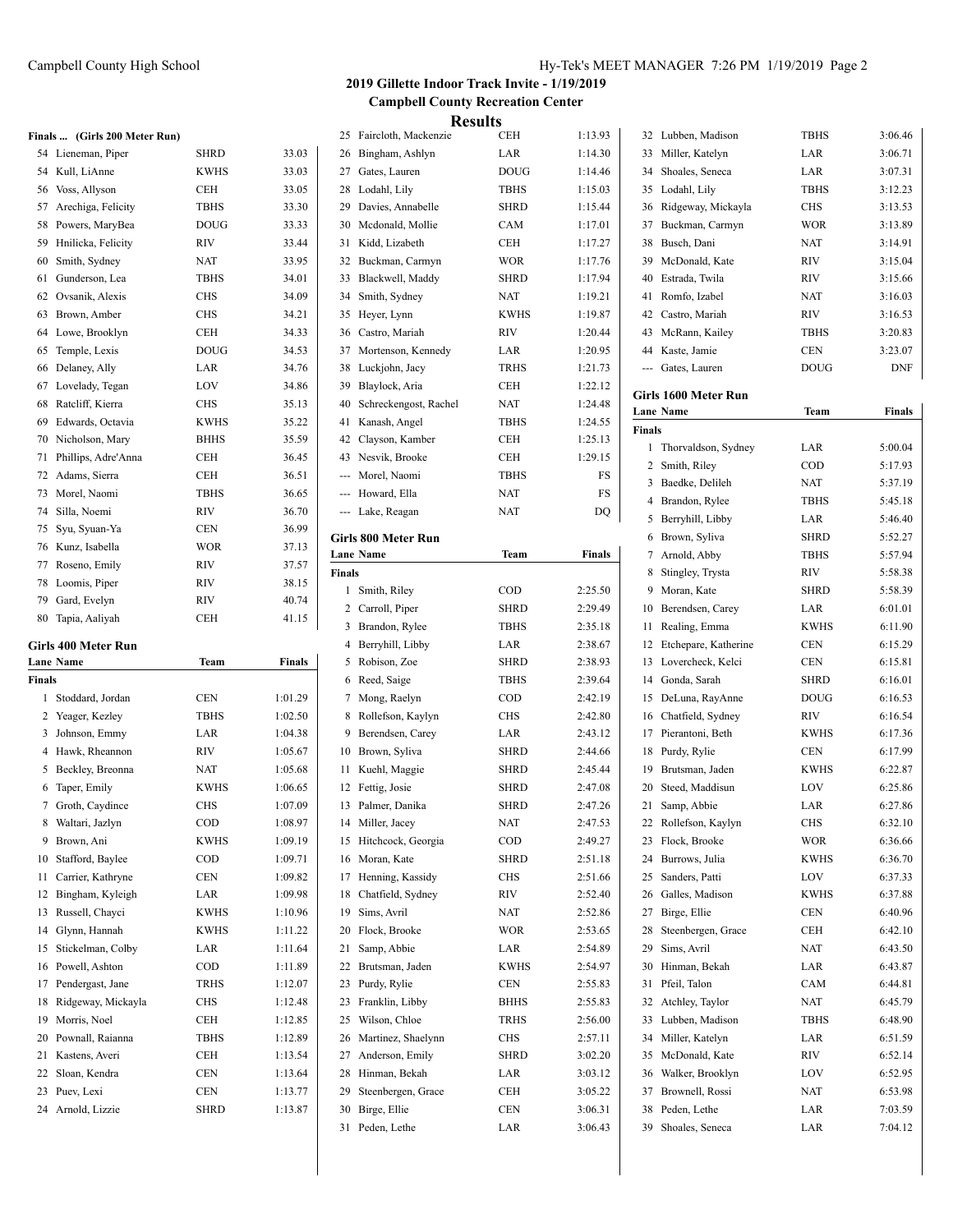|               | Finals  (Girls 1600 Meter Run)         |                            |                |
|---------------|----------------------------------------|----------------------------|----------------|
| 40            | Busch, Dani                            | NAT                        | 7:11.45        |
| 41            | McRann, Kailey                         | <b>TBHS</b>                | 7:11.64        |
| 42            | Estrada, Twila                         | RIV                        | 7:16.81        |
| 43            | Miller, McKaylee                       | LAR                        | 7:24.01        |
| 44            | Birge, Hannah                          | <b>CEN</b>                 | 7:32.50        |
| 45            | Kaste, Jamie                           | <b>CEN</b>                 | 7:50.71        |
|               | <b>Girls 3200 Meter Run</b><br>Name    | Team                       | <b>Finals</b>  |
| <b>Finals</b> |                                        |                            |                |
| 1             | Thorvaldson, Sydney                    | LAR                        | 10:31.98       |
| 2             | Marler, Mackenzie                      | CEH                        | 11:31.24       |
| 3             | Miller, Claudia                        | <b>CEN</b>                 | 11:32.86       |
| 4             | Klinger, Finley                        | <b>KWHS</b>                | 12:02.93       |
| 5             | Baedke, Delileh                        | <b>NAT</b>                 | 12:15.64       |
| 6             | Hanson, Meghan                         | <b>TBHS</b>                | 12:31.14       |
| 7             | Daniels, Caitlyn                       | NAT                        | 12:42.73       |
| 8             | Jones, Jordan                          | <b>TBHS</b>                | 13:05.19       |
| 9             | Atchley, Taylor                        | <b>NAT</b>                 | 13:07.40       |
| 10            | Bower, Emmy                            | COD                        | 13:07.73       |
| 11            | Stingley, Trysta                       | RIV                        | 13:48.98       |
|               |                                        |                            |                |
|               | <b>Girls 55 Meter Hurdles</b>          |                            |                |
|               | <b>Lane Name</b>                       | Team                       | <b>Prelims</b> |
|               | <b>Preliminaries</b>                   |                            |                |
| 1             | Petersburg, Rachel                     | SHRD                       | 9.25q          |
| 2             | Sewell, Taylen                         | <b>CEN</b>                 | 9.44q          |
| 3             | Gardner, Taylor                        | LAR                        | 9.51q          |
| 4             | Taulealea, Hannah                      | <b>KWHS</b>                | 9.58q          |
| 5             | Hawk, Rheannon                         | <b>RIV</b>                 | 9.60q          |
| 6             | Johnson, Emmy                          | LAR                        | 9.61q          |
| 7             | Bradley, Reese                         | <b>CEN</b>                 | 9.64q          |
| 7             | McIntyre, Melicia                      | <b>KWHS</b><br><b>SHRD</b> | 9.64q          |
| 9             | Kovar, Shelbi                          |                            | 9.87           |
| 10<br>11      | Akambasi, Ketisa<br>Grutzmacher, Amber | LAR<br><b>SHRD</b>         | 10.00          |
| 12            | Mooren, Parker                         | NAT                        | 10.11<br>10.12 |
| 13            | Carpenter, Bailey                      | <b>TBHS</b>                | 10.25          |
| 14            | Pendergast, Jane                       | <b>TRHS</b>                | 10.50          |
| 14            | McKee, Alyssa                          | <b>CEH</b>                 | 10.50          |
| 16            | Harper, Grace                          | <b>SHRD</b>                | 10.53          |
| 17            | Duesler, Shylese                       | TBHS                       | 10.58          |
| 17            | Lovelady, Tegan                        | LOV                        | 10.58          |
| 19            | Asay, Nevaeh                           | COD                        | 10.61          |
| 20            | Blaylock, Aria                         | <b>CEH</b>                 | 10.63          |
| 21            | Brin, Hannah                           | LAR                        | 10.68          |
| 22            | Greenelsh, Torie                       | <b>BHHS</b>                | 10.90          |
| 23            | Sheehan, Kennedy                       | TBHS                       | 11.00          |
| 23            | Vanetti, Jordan                        | <b>NAT</b>                 | 11.00          |
| 25            | Pulliam, Kennedy                       | <b>TBHS</b>                | 11.18          |
| 26            | Bowen, Winter                          | NAT                        | 11.35          |
| 27            | Gentaler, Gabriella                    | <b>WOR</b>                 | 11.56          |
| 28            | Lieneman, Piper                        | <b>SHRD</b>                | 11.63          |
| 29            | Rankin, Chloe                          | CAM                        | 11.71          |

30 Arechiga, Felicity TBHS 12.06

## Campbell County High School Hy-Tek's MEET MANAGER 7:26 PM 1/19/2019 Page 3

i.

## **2019 Gillette Indoor Track Invite - 1/19/2019 Campbell County Recreation Center Results**

| 31             | Downing, Marley               | <b>WOR</b>    | 12.26         |
|----------------|-------------------------------|---------------|---------------|
| 32             | Peasley, Allie                | <b>DOUG</b>   | 12.35         |
| 33             | McDonald, Kiersten            | <b>RIV</b>    | 12.36         |
| 34             | Bookless, Ashlynn             | <b>RIV</b>    | 12.44         |
| 35             | Jackson, Sydney               | <b>TBHS</b>   | 12.52         |
|                | 36 Klungess, Nicole           | <b>KWHS</b>   | 12.69         |
| 37             | Lehnen, Danielle              | <b>TBHS</b>   | 12.84         |
|                | 38 Nesvik, Brooke             | <b>CEH</b>    | 13.87         |
| ---            | Barrett, Piper                | <b>CEN</b>    | DO            |
|                | <b>Girls 55 Meter Hurdles</b> |               |               |
|                | Name                          | Team          | <b>Finals</b> |
| <b>Finals</b>  |                               |               |               |
| 1              | Petersburg, Rachel            | <b>SHRD</b>   | 9.05          |
| $\overline{c}$ | Sewell, Taylen                | <b>CEN</b>    | 9.22          |
| 3              | Gardner, Taylor               | LAR           | 9.34          |
| 4              | McIntyre, Melicia             | <b>KWHS</b>   | 9.59          |
| 5              | Taulealea, Hannah             | <b>KWHS</b>   | 9.67          |
| 6              | Johnson, Emmy                 | LAR           | 9.78          |
| 7              | Bradley, Reese                | <b>CEN</b>    | 9.81          |
| 8              | Hawk, Rheannon                | <b>RIV</b>    | 9.84          |
|                | Girls 4x200 Meter Relay       |               |               |
|                | Lane Team                     | Relay         | <b>Finals</b> |
| <b>Finals</b>  |                               |               |               |
| 1              | Thunder Basin High Scho       | A             | 1:50.88       |
|                | Yeager, Kezley                | Schock, Kalli |               |

| Thunder Basin High Scho | A              | 1:50.88                                                                                                                                                                                                                                                                   |
|-------------------------|----------------|---------------------------------------------------------------------------------------------------------------------------------------------------------------------------------------------------------------------------------------------------------------------------|
| Yeager, Kezley          | Schock, Kalli  |                                                                                                                                                                                                                                                                           |
| Evans, Ashtyn           |                |                                                                                                                                                                                                                                                                           |
| Kelly Walsh High School | A              | 1:54.20                                                                                                                                                                                                                                                                   |
| Engelke, Macei          |                |                                                                                                                                                                                                                                                                           |
| Walker, Kailey          |                |                                                                                                                                                                                                                                                                           |
| Sheridan HS             | A              | 1:54.88                                                                                                                                                                                                                                                                   |
| Lawson, Taemalle        |                |                                                                                                                                                                                                                                                                           |
| Petersburg, Rachel      |                |                                                                                                                                                                                                                                                                           |
| Laramie High School     | A              | 1:55.01                                                                                                                                                                                                                                                                   |
| Bingham, Kyleigh        | King, Rachel   |                                                                                                                                                                                                                                                                           |
| Stickelman, Colby       |                |                                                                                                                                                                                                                                                                           |
| Natrona Indoor          | A              | 2:01.03                                                                                                                                                                                                                                                                   |
| Bowen, Winter           |                |                                                                                                                                                                                                                                                                           |
| Forbes, Maggie          |                |                                                                                                                                                                                                                                                                           |
| Sheridan HS             | R              | 2:04.49                                                                                                                                                                                                                                                                   |
| Kovar, Shelbi           | Steel, Talia   |                                                                                                                                                                                                                                                                           |
| Hodges, Megan           |                |                                                                                                                                                                                                                                                                           |
| Cody<br>7               | A              | 2:04.61                                                                                                                                                                                                                                                                   |
| Seibert, Elaine         | Meier, Nyah    |                                                                                                                                                                                                                                                                           |
| Allred, Brylee          | Asay, Nevaeh   |                                                                                                                                                                                                                                                                           |
| Cheyenne Central HS     | A              | 2:05.35                                                                                                                                                                                                                                                                   |
| Bell, Kaylee            |                |                                                                                                                                                                                                                                                                           |
| McCarty, Natalie        |                |                                                                                                                                                                                                                                                                           |
| Douglas HS              | A              | 2:05.68                                                                                                                                                                                                                                                                   |
| Flury, Sheela           | Peasley, Allie |                                                                                                                                                                                                                                                                           |
| Notman, Katie           |                |                                                                                                                                                                                                                                                                           |
| Cheyenne East Indoor    | A              | 2:07.36                                                                                                                                                                                                                                                                   |
| Kinney, Jordan          |                |                                                                                                                                                                                                                                                                           |
|                         |                |                                                                                                                                                                                                                                                                           |
|                         |                | ınaıs<br>Pitter, Annakaye<br>McIntyre, Melicia<br>Klungess, Nicole<br>Heyneman, Aria<br>McComb, Ashton<br>Gardner, Taylor<br>Quinn, Jennafer<br>Marcovitz, Mackenzie<br>Grutzmacher, Amber<br>Fabela, Ashley<br>Lovato, Desiree<br>Powers, MaryBea<br>McDonnell, Schuylar |

| 11 Campbell County High S   | B                     | 2:09.51 |
|-----------------------------|-----------------------|---------|
| Younkin, Breanna            | Chang, Evie           |         |
| Collins, Lauryn             | Tompkins, Sabra       |         |
| 12 Natrona Indoor           | B                     | 2:09.53 |
| Weibel, Erin                | Rizzi, Sydney         |         |
| Graham, Emma                | Schreckengost, Rachel |         |
| 13 Tongue River High School | A                     | 2:10.18 |
| Hill, Maddy                 | Robbins, Zia          |         |
| Wood, Mckenzie              | Wilson, Chloe         |         |
| 14 Campbell County High S   | A                     | 2:11.20 |
| Aars, Sierra                | Quintana, Kimberly    |         |
| Wilson, Desirae             | Mcdonald, Mollie      |         |
| 15 Thunder Basin High Scho  | R                     | 2:11.41 |
| Eliassen, Justyce           | Johnson, Keelin       |         |
| Leon, Mireia                | Weeks, Keyenne        |         |
| 16 Worland High School      | A                     | 2:14.43 |
| Downing, Marley             | Gaytan, Daniela       |         |
| Gentaler, Gabriella         | Herrera, Ana          |         |
| 17 Laramie High School      | B                     | 2:23.61 |
| Duff, Kelsey                | Eco, Ella             |         |
| Law, Zoe                    | Solinas, Emma         |         |

## **Girls 4x400 Meter Relay**

|        | <b>Lane Team</b>        | Relay               | Finals  |
|--------|-------------------------|---------------------|---------|
| Finals |                         |                     |         |
| 1      | Thunder Basin High Scho | A                   | 4:20.01 |
|        | Yeager, Kezley          | Schock, Kalli       |         |
|        | Carpenter, Bailey       | Knottnerus, Delaney |         |
| 2      | Sheridan HS             | A                   | 4:28.39 |
|        | Heyneman, Aria          | Carroll, Piper      |         |
|        | Petersburg, Rachel      | Lawson, Taemalle    |         |
| 3      | Cody                    | A                   | 4:32.10 |
|        | Waltari, Jazlyn         | Shaffer, Grace      |         |
|        | Stafford, Baylee        | Smith, Riley        |         |
| 4      | Natrona Indoor          | A                   | 4:38.12 |
|        | Crossen, Cassi          | Romfo, Izabel       |         |
|        | Gallegos, Raeyn         | Miller, Jacey       |         |
| 5      | Sheridan HS             | B                   | 4:39.67 |
|        | Robison, Zoe            | Kuehl, Maggie       |         |
|        | Palmer, Danika          | Fettig, Josie       |         |
| 6      | Laramie High School     | A                   | 4:44.51 |
|        | Bingham, Kyleigh        | Smith, Sadie        |         |
|        | Kozlowksi, Katy         | Bingham, Ashlyn     |         |
| 7      | Campbell County High S  | B                   | 4:53.73 |
|        | Allison, Lainee         | Brunelli, Kelsey    |         |
|        | Collins, Lauryn         | Wilson, Desirae     |         |
| 8      | Thunder Basin High Scho | B                   | 4:57.62 |
|        | Breaux, Grace           | Kanash, Angel       |         |
|        | Pownall, Raianna        | Mansheim, Jaclyn    |         |
| 9      | Laramie High School     | B                   | 4:57.87 |
|        | Carlson, Macie          | Mortenson, Kennedy  |         |
|        | Berendsen, Carey        | Wade, Mayci         |         |
|        | 10 Natrona Indoor       | B                   | 5:06.45 |
|        | Brownell, Rossi         | Busch, Dani         |         |
|        | Colling, Brooklynn      | Sims, Avril         |         |
|        |                         |                     |         |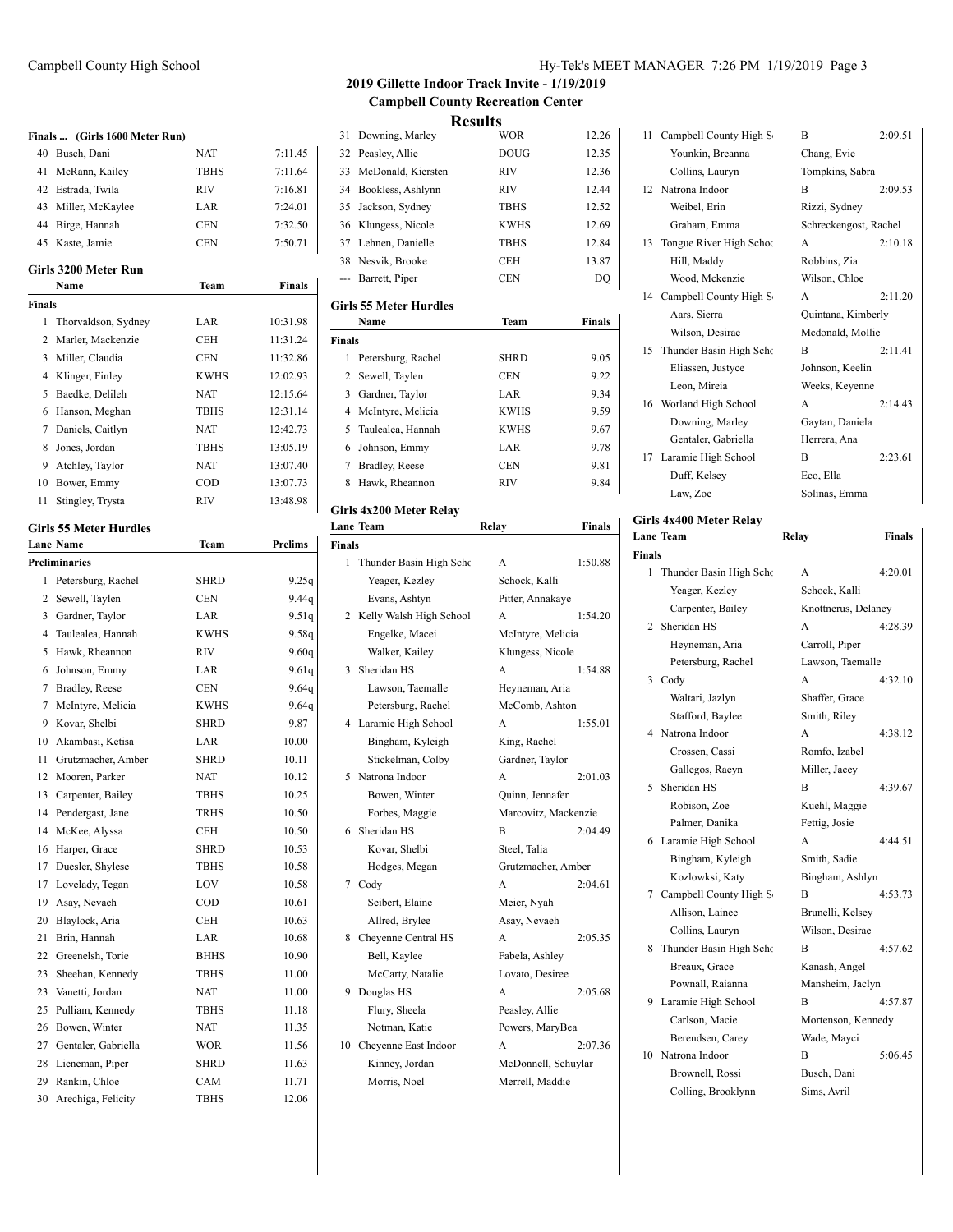### **Finals ... (Girls 4x400 Meter Relay)**

|          | Big Horn               | А                  | DNF |
|----------|------------------------|--------------------|-----|
|          | Brown, Kate            | Franklin, Libby    |     |
|          | Greenelsh, Torie       | Motsick, Carley    |     |
| $\cdots$ | Campbell County High S | А                  | DO. |
|          | Armstrong, Ashtyn      | Brown, Sydalee     |     |
|          | Christensen, Berkeley  | Moore, Nyomi       |     |
|          | Codv                   | В                  | DO. |
|          | Powell, Ashton         | Hitchcock, Georgia |     |
|          | Meier, Nyah            | Asay, Nevaeh       |     |
|          |                        |                    |     |

### **Girls 4x800 Meter Relay**

|        | Team                    | Relav            | <b>Finals</b> |
|--------|-------------------------|------------------|---------------|
| Finals |                         |                  |               |
| 1      | Thunder Basin High Scho | A                | 10:41.28      |
|        | Arnold, Abby            | Jones, Jordan    |               |
|        | Hanson, Meghan          | Reed, Saige      |               |
| 2      | Codv                    | A                | 11:12.46      |
|        | Powell, Ashton          | Mong, Raelyn     |               |
|        | Bower, Emmy             | Stafford, Baylee |               |
| 3      | Kelly Walsh High School | A                | 11:47.95      |
|        | Realing, Emma           | Burrows, Julia   |               |
|        | Galles. Madison         | Pierantoni, Beth |               |

## **Girls 1600 Sprint Medley**

|               | Lane Team                 | Relay              | <b>Finals</b> |
|---------------|---------------------------|--------------------|---------------|
| <b>Finals</b> |                           |                    |               |
|               | 1 Cheyenne Central HS     | A                  | 4:33.66       |
|               | 2 Cheyenne East Indoor    | A                  | 4:39.33       |
|               | Kastens, Averi            | Turner, Addy       |               |
|               | Burnett, Layne            | Marler, Mackenzie  |               |
|               | 3 Cheyenne South          | A                  | 4:54.51       |
|               | Groth, Caydince           | Brown, Ciara       |               |
|               | Henning, Kassidy          | Rollefson, Kaylyn  |               |
|               | 4 Laramie High School     | A                  | 4:55.19       |
|               | Iacovetto, Natalie        | Law, Zoe           |               |
|               | Kozlowksi, Katy           | Berendsen, Carey   |               |
|               | 5 Cody                    | A                  | 4:59.73       |
|               | Stafford, Baylee          | Powell, Ashton     |               |
|               | Mong, Raelyn              | Hitchcock, Georgia |               |
| 6             | Sheridan HS               | B                  | 5:00.06       |
|               | Bolton, Addy              | Steel, Talia       |               |
|               | Arnold, Lizzie            | Palmer, Danika     |               |
|               | 7 Campbell County High S  | A                  | 5:02.31       |
|               | Brunelli, Kelsey          | Collins, Lauryn    |               |
|               | Tompkins, Sabra           | Pfeil, Talon       |               |
| 8             | Cheyenne Central HS       | B                  | 5:04.92       |
|               | 9 Thunder Basin High Scho | A                  | 5:08.10       |
|               | Stumbaugh, Alyssa         | Bryan, Alexis      |               |
|               | Wrenn, Shayla             | Mansheim, Jaclyn   |               |
| 10            | Natrona Indoor            | A                  | 5:11.02       |
|               | Faigle, Tae-lyn           | Brownell, Ellyce   |               |
|               | Forbes, Maggie            | Daniels, Caitlyn   |               |
| 11            | Sheridan HS               | A                  | 5:21.80       |
|               | Cooper, Aubrey            | Burton, Brynn      |               |
|               | Blackwell, Maddy          | Anderson, Emily    |               |
|               |                           |                    |               |

## Campbell County High School Hy-Tek's MEET MANAGER 7:26 PM 1/19/2019 Page 4

Yorgason, Kelsi RIV 8-00.00

# **2019 Gillette Indoor Track Invite - 1/19/2019 Campbell County Recreation Center**

# **Results**

| 12            | Laramie High School     | В              | 5:26.65   |   |
|---------------|-------------------------|----------------|-----------|---|
|               | Keninson, Hayley        | Quinn, Anna    |           |   |
|               | Miller, Katelyn         | Samp, Abbie    |           |   |
| 13            | Thunder Basin High Schc | B              | 5:40.80   |   |
|               | Brannan, Kenzie         | Gunderson, Lea |           |   |
|               | Glace, Chloey           | Lodahl, Lily   |           |   |
|               | Girls High Jump         |                |           |   |
|               | Name                    | Team           | Finals    |   |
| <b>Finals</b> |                         |                |           |   |
| 1             | Turner, Addy            | CEH            | 5-02.00   |   |
| 2             | Smith, Halle            | LAR            | $5-00.00$ |   |
| 3             | Stoddard, Jordan        | <b>CEN</b>     | J5-00.00  |   |
| 4             | Fettig, Josie           | SHRD           | 4-10.00   |   |
| 5             | Schock, Kalli           | TBHS           | J4-10.00  |   |
| 6             | Welch, Riley            | $\rm{COD}$     | J4-10.00  |   |
| 6             | Andre, Sarah            | COD            | J4-10.00  |   |
| 8             | Sorenson, Kylie         | SHRD           | J4-10.00  |   |
| 9             | McKee, Alyssa           | CEH            | 4-08.00   |   |
| 10            | Chipperfield, Shelby    | <b>TBHS</b>    | 4-06.00   |   |
| 10            | Smith, Elisa            | LAR            | 4-06.00   |   |
| 10            | Duesler, Shylese        | <b>TBHS</b>    | 4-06.00   |   |
| 13            | Hansen, Mikena          | <b>CEN</b>     | 4-04.00   |   |
| 13            | Mooren, Parker          | NAT            | 4-04.00   |   |
| 13            | Walker, Kailey          | <b>KWHS</b>    | 4-04.00   | I |
| 13            | Carpenter, Bailey       | <b>TBHS</b>    | 4-04.00   |   |
| 13            | Minchow, Tegan          | TBHS           | 4-04.00   |   |
| 13            | Barrett, Piper          | CEN            | 4-04.00   |   |
| 19            | Lodahl, Lily            | TBHS           | 4-02.00   |   |
| 19            | Cerenil, Jourdaine      | <b>CEN</b>     | 4-02.00   |   |
| 19            | Vanetti, Jordan         | NAT            | 4-02.00   |   |
| 19            | Allred, Brylee          | <b>COD</b>     | 4-02.00   |   |
| 19            | Hall, Gracie            | LOV            | 4-02.00   |   |
| 19            | Jackson, Sydney         | <b>TBHS</b>    | 4-02.00   |   |
| 19            | Glace, Chloey           | <b>TBHS</b>    | 4-02.00   |   |
| 26            | Howard, Ella            | <b>NAT</b>     | 4-00.00   |   |
| 26            | Gaspers, Jordyn         | <b>CEN</b>     | 4-00.00   |   |
| 26            | Gardner, Kaylee         | LAR            | 4-00.00   |   |
| 26            | Mcdonald, Mollie        | CAM            | 4-00.00   |   |
|               | 26 Coad, Katie          | KWHS           | 4-00.00   |   |
|               | --- Delaney, Ally       | LAR            | NΗ        |   |
|               | --- Lake, Reagan        | NAT            | NΗ        |   |
|               | --- Lehto, Evelynn      | WHLA           | NΗ        |   |
|               | --- Heyer, Lynn         | KWHS           | NH        |   |
|               |                         |                |           |   |
|               | <b>Girls Pole Vault</b> |                |           |   |
|               | Name                    | Team           | Finals    |   |
| Finals        |                         |                |           |   |
| 1             | Shaffer, Grace          | COD            | 10-00.00  |   |
| 2             | Cummings, Amira         | CEH            | J10-00.00 |   |
| 3             | Reisdorfer, Kalea       | <b>CEN</b>     | J10-00.00 |   |
| 4             | Sloan, Kendra           | CEN            | 9-06.00   |   |
| 5             | Hawk, Rheannon          | RIV            | 9-00.00   |   |
| 5             | Robison, Zoe            | SHRD           | 9-00.00   |   |
| 7             | Gallegos, Andraya       | CEN            | J9-00.00  |   |
| 8             | Crossen, Cassi          | NAT            | J9-00.00  |   |
| 9             | Thoney, Alicia          | SHRD           | 8-00.00   |   |

| 9        | Kuehl, Maggie                     | <b>SHRD</b> | 8-00.00              |
|----------|-----------------------------------|-------------|----------------------|
| 9        | Bolton, Addy                      | SHRD        | 8-00.00              |
| 13       | Clayson, Kamber                   | CEH         | 7-06.00              |
| 13       | Loftus, Bailee                    | LOV         | 7-06.00              |
| 13       | Weeks, Keyenne                    | <b>TBHS</b> | 7-06.00              |
| 16       | Ellis, Arianna                    | <b>KWHS</b> | 7-00.00              |
| 16       | Klinger, Finley                   | <b>KWHS</b> | 7-00.00              |
| 16       | Hyde, Kelsea                      | <b>TBHS</b> | 7-00.00              |
| 16       | Meier, Nyah                       | COD         | 7-00.00              |
| 16       | Younkin, Breanna                  | CAM         | 7-00.00              |
| 21       | Wade, Mayci                       | LAR         | $6 - 06.00$          |
| 21       | Merrell, Maddie                   | CEH         | $6 - 06.00$          |
| 23       | Steel, Talia                      | <b>SHRD</b> | $6 - 00.00$          |
| 23       | Conrad, Julia                     | <b>SHRD</b> | $6 - 00.00$          |
| 23       | Bell, Kaylee                      | <b>CEN</b>  | $6 - 00.00$          |
| 23       | Schroeder, Hope                   | <b>TBHS</b> | $6 - 00.00$          |
| ---      | Ramos, Lindesy                    | CEH         | FAIL                 |
| $-$      | Dube, Claire                      | <b>SHRD</b> | FAIL                 |
| ---      | Bundy, Taylor                     | <b>NAT</b>  | FAIL                 |
| ---      | Burton, Brynn                     | <b>SHRD</b> | FAIL                 |
|          |                                   |             |                      |
|          | Girls Long Jump                   |             |                      |
|          | Name                              | Team        | Finals               |
| Finals   |                                   |             |                      |
| 1        | Cornia, Megan                     | LOV         | 16-09.00             |
| 2        | Evans, Ashtyn                     | <b>TBHS</b> | 16-08.00             |
| 3        | Akambasi, Ketisa                  | LAR         | 16-07.00             |
| 4        | Gallegos, Raeyn                   | <b>NAT</b>  | 16-02.50             |
| 5        | Gardner, Taylor                   | LAR         | 15-07.50             |
| 6        | Beckley, Breonna                  | <b>NAT</b>  | 15-05.00             |
| 7        | Robinson, Tierney                 | KWHS        | 15-03.25             |
| 8        | Miller, Janessa                   | <b>CEN</b>  | 15-02.50             |
| 9        | Cerenil, Jourdaine                | <b>CEN</b>  | 15-01.50             |
| 10       | Hall, Gracie                      | LOV         | 15-00.75             |
| 11       | Sloan, Kendra                     | CEN         | 14-11.00             |
| 12       | Taper, Emily                      | <b>KWHS</b> | 14-10.25             |
| 13       | King, Rachel                      | LAR         | 14-10.00             |
| 14       | Mooren, Parker                    | <b>NAT</b>  | 14-08.50             |
| 15       | Watson, Helisa                    | LAR         | 14-07.00             |
| 16       | Thomson, Katie                    | CEN         | 14-06.00             |
| 17       | Moore, Nyomi                      | CAM         | 14-04.75             |
| 18       | Glynn, Hannah                     | <b>KWHS</b> | 14-04.00             |
| 19       |                                   |             |                      |
| 20       | McComb, Ashton                    | <b>SHRD</b> | 14-02.00             |
| 21       | Marcovitz, Mackenzie              | <b>NAT</b>  | 14-00.00             |
|          | Engelke, Macei                    | <b>KWHS</b> | 13-11.75             |
| 22       | Bowen, Winter                     | NAT         | 13-11.50             |
| 23       | Greenelsh, Torie                  | BHHS        | 13-09.00             |
| 24       | Fabela, Ashley                    | <b>CEN</b>  | 13-08.25             |
| 25       | Carlson, Macie                    | LAR         | 13-07.75             |
| 26       | Seidel, Julie                     | WOR         | 13-06.00             |
| 27       | Johnson, Ciara                    | SHRD        | 13-05.25             |
| 28       | Voss, Allyson                     | CEH         | 13-05.00             |
| 28       | Chang, Evie                       | CAM         | 13-05.00             |
| 28       | Bingham, Ashlyn                   | LAR         | 13-05.00             |
| 31<br>32 | Vanetti, Jordan<br>Wood, Mckenzie | NAT<br>TRHS | 12-11.50<br>12-10.00 |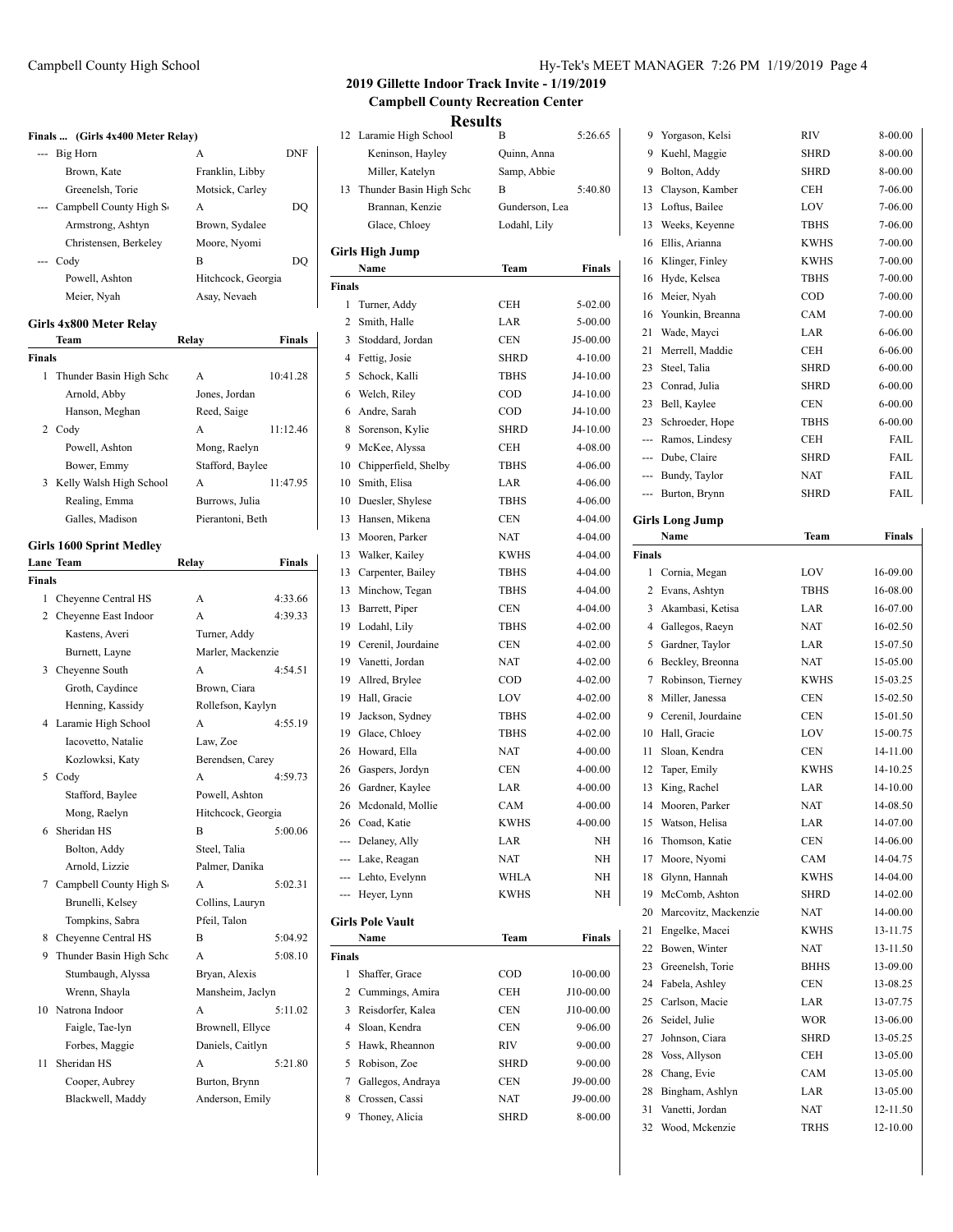|                | Finals  (Girls Long Jump) |             |               |
|----------------|---------------------------|-------------|---------------|
| 33             | Sheehan, Kennedy          | TBHS        | 12-09.25      |
|                | 34 Seibert, Elaine        | <b>COD</b>  | 12-08.75      |
| 35             | Marchant, Paige           | LOV         | 12-06.50      |
| 36             | Hnilicka, Felicity        | <b>RIV</b>  | 12-06.00      |
| 37             | Hyde, Kelsea              | <b>TBHS</b> | 12-05.75      |
| 38             | Allred, Brylee            | COD         | 12-05.50      |
| 39             | Hill, Maddy               | <b>TRHS</b> | 12-05.00      |
| 40             | Asay, Nevaeh              | COD         | 12-03.00      |
| 40             | Burton, Brynn             | <b>SHRD</b> | 12-03.00      |
| 42             | Gardner, Kaylee           | LAR         | 12-02.75      |
| 43             | Wilson, Chloe             | <b>TRHS</b> | 12-01.75      |
| 44             | Tompkins, Sabra           | CAM         | 12-01.50      |
| 45             | Robbins, Zia              | <b>TRHS</b> | 12-01.25      |
| 46             | Dreiling, Shaylena        | <b>KWHS</b> | 12-01.00      |
| 47             | Sullivan, Hannah          | <b>SHRD</b> | 12-00.75      |
| 48             | Allison, Lainee           | CAM         | 11-11.00      |
| 49             | Kull, LiAnne              | <b>KWHS</b> | 11-10.50      |
| 50             | Brown, Jena               | <b>CEN</b>  | 11-09.50      |
| 51             | Minchow, Tegan            | <b>TBHS</b> | 11-08.00      |
| 52             | Brown, Sydalee            | CAM         | 11-06.50      |
| 53             | Forbes, Maggie            | NAT         | 11-04.50      |
| 54             | Adams, Sierra             | CEH         | 11-03.75      |
| 55             | Johnson, Keelin           | <b>TBHS</b> | 11-01.25      |
| 56             | Steenbergen, Grace        | <b>CEH</b>  | 10-09.50      |
| 56             | Holeman, Summer           | COD         | 10-09.50      |
| 58             | Conrad, Julia             | <b>SHRD</b> | 10-08.75      |
| 59             | Loomis, Piper             | <b>RIV</b>  | 10-04.25      |
| 60             | Dube, Claire              | <b>SHRD</b> | 10-03.00      |
| 61             | Davila, Regan             | LOV         | 10-02.00      |
| 62             | Heyer, Lynn               | <b>KWHS</b> | 9-09.00       |
| ---            | Brin, Hannah              | LAR         | FOUL          |
| ---            | Brown, Kate               | <b>BHHS</b> | <b>FOUL</b>   |
|                | <b>Girls Triple Jump</b>  |             |               |
|                | Name                      | Team        | <b>Finals</b> |
| Finals         |                           |             |               |
| 1              | Walker, Kailey            | <b>KWHS</b> | 33-07.75      |
| $\overline{2}$ | Thomson, Katie            | <b>CEN</b>  | 33-04.00      |
|                | 3 Gardner, Taylor         | LAR         | 32-11.75      |
| 4              | Cerenil, Jourdaine        | CEN         | 32-06.00      |
| 5              | Taulealea, Hannah         | KWHS        | 32-04.25      |
| 6              | Petersburg, Rachel        | <b>SHRD</b> | 31-08.00      |
| 7              | Pulliam, Kennedy          | <b>TBHS</b> | 30-00.50      |
| 8              | Rankin, Chloe             | CAM         | 30-00.00      |
| 9              | Taylor, Lynnea            | LAR         | 29-11.50      |
| 10             | Weibel, Erin              | <b>NAT</b>  | 29-07.00      |
| 11             | Marchant, Paige           | LOV         | 29-04.50      |

 Mansheim, Jaclyn TBHS 29-01.00 Seidel, Julie WOR 28-11.75 Quinn, Jennafer NAT 28-09.75 Miller, Janessa CEN 28-06.75 Bingham, Ashlyn LAR 28-03.25 Gaspers, Jordyn CEN 28-02.25 Flury, Sheela DOUG 28-00.25 Bundy, Taylor NAT 27-09.25

### **2019 Gillette Indoor Track Invite - 1/19/2019 Campbell County Recreation Center Results**

|     | Results                       |             |               |
|-----|-------------------------------|-------------|---------------|
| 20  | McDonald, Kiersten            | RIV         | 26-11.75      |
| 21  | Rizzi, Sydney                 | <b>NAT</b>  | 26-06.50      |
| 22  | Pearce, Mia                   | LAR         | 26-03.50      |
|     | 23 Graham, Emma               | <b>NAT</b>  | 25-09.00      |
|     | 24 Lance, Hannah              | <b>CEN</b>  | 24-04.50      |
|     | 25 Johnson, Keelin            | <b>TBHS</b> | 24-03.50      |
| --- | Temple, Lexis                 | DOUG        | FOUL          |
| --- | Brin, Hannah                  | LAR         | <b>FOUL</b>   |
| $-$ | Schreckengost, Rachel         | <b>NAT</b>  | <b>FOUL</b>   |
| --- | Loomis, Piper                 | RIV         | FOUL          |
| --- | Gaytan, Daniela               | <b>WOR</b>  | FOUL          |
| --- | Colling, Brooklynn            | NAT         | <b>FOUL</b>   |
| --- | Crossen, Cassi                | NAT         | FOUL          |
|     |                               |             |               |
|     | <b>Girls Shot Put</b><br>Name | Team        | Prelims       |
|     | <b>Preliminaries</b>          |             |               |
| 1   |                               |             |               |
|     | Migneault, Kaitlyn            | CEN         | $37-00.00q$   |
| 2   | Monahan, Rebecca              | CHS         | $36 - 09.00q$ |
| 3   | Love, Lauryn                  | CAM         | $35-09.25q$   |
| 4   | Langston, Riley               | <b>TBHS</b> | 35-01.00g     |
| 5   | Philips, Samie                | <b>SHRD</b> | 33-05.00g     |
| 6   | Bush, Kyla                    | <b>CEN</b>  | 32-10.75g     |
| 7   | Lee, Taylor                   | <b>SHRD</b> | 32-00.50      |
| 8   | Hayes, McKenna                | CAM         | 31-10.50      |
| 8   | Marshall, Hailey              | CEH         | 31-10.50      |
| 10  | Schultz, Isabella             | <b>NAT</b>  | 31-09.25      |
| 11  | Black, Michelle               | CHS         | 31-06.00      |
|     | 12 Clark, Lilly               | <b>KWHS</b> | 31-01.50      |
| 13  | Iacovetto, Natalie            | LAR         | 30-08.75      |
|     | 14 Carter, Allison            | CAM         | 30-08.50      |
| 15  | Romanjenko, Liz               | SHRD        | 30-04.25      |
| 16  | Cameron, Alex                 | <b>SHRD</b> | 30-03.75      |
| 17  | Washburn, Sierra              | <b>TBHS</b> | 30-01.50      |
| 18  | Siebert, Shaylynn             | CAM         | 30-00.50      |
| 19  | Shedden, Jessica              | NAT         | 29-02.50      |
| 20  | Williams, Madison             | KWHS        | 29-02.00      |
| 21  | Sullivan, Hannah              | <b>SHRD</b> | 28-07.25      |
| 22  | Lobmeyer, Dakota              | CEN         | 27-08.00      |
| 22  | Ingram, Amanda                | <b>NAT</b>  | 27-08.00      |
| 24  | Dziardziel, Janie             | DOUG        | 27-05.50      |
| 25  | Garcia, Charlyn               | RIV         | 27-05.00      |
| 26  | Deacon, Lainey                | KWHS        | 27-04.00      |
| 27  | Holeman, Summer               | COD         | 27-03.25      |
| 27  | Nunez, Malina                 | <b>KWHS</b> | 27-03.25      |
| 29  | Ramsdell, Jaida               | TBHS        | 26-09.00      |
| 30  | Coberly, Annika               | CAM         | 26-08.50      |
| 31  | Brinegar, Emily               | LAR         | 26-06.00      |
| 32  | Nicholson, Mary               | BHHS        | 25-08.00      |
| 32  | Jarmillo, Paige               | CAM         | 25-08.00      |
| 34  | Sutton, Haley                 | NAT         | 25-06.00      |
| 35  | Ryan, Sierra                  | NAT         | 25-05.00      |
| 36  | Buss, Corinne                 | LAR         | 25-02.25      |
| 37  | Hinkle, Miranda               | <b>CEN</b>  | 25-02.00      |
| 38  | Croft, Dylan                  | TBHS        | 25-01.50      |
| 39  | Sesley, Isabella              | KWHS        | 24-11.00      |
| 40  | Taulealea, Hannah             | KWHS        | 24-09.50      |
|     |                               |             |               |

| 41 | Williamson, Payton            | CAM         | 24-02.50       |
|----|-------------------------------|-------------|----------------|
| 42 | Florence, Ashley              | LAR         | 24-00.50       |
| 43 | Faigle, Tae-lyn               | NAT         | 24-00.25       |
| 44 | Burton, Allie                 | LOV         | 23-09.00       |
| 45 | Sorenson, Kylie               | <b>SHRD</b> | 23-07.00       |
| 46 | Moore, Kennedy                | KWHS        | 23-05.00       |
| 47 | Schroeder, Hope               | TBHS        | 23-03.25       |
| 48 | Ullery, Riley                 | <b>KWHS</b> | 23-02.00       |
| 49 | Davison, Hailey               | LOV         | 22-11.00       |
| 50 | Edwards, Omiah                | KWHS        | 22-07.75       |
| 51 | Tille, Harlee                 | NAT         | 22-07.25       |
| 52 | Roy, Janet                    | NAT         | 22-05.00       |
| 53 | Furia-Vondrak, Sarah          | <b>CHS</b>  | 20-09.25       |
| 54 | Knopp, Rachel                 | <b>CEN</b>  | 20-06.25       |
| 55 | Sauer, Joslynn                | <b>DOUG</b> | 20-03.25       |
| 56 | Topaum, Lakya                 | RIV         | 20-00.50       |
| 57 | Reinsbach, Kayleigh           | KWHS        | 20-00.00       |
| 58 | Draper, E'Mya                 | NAT         | 19-07.00       |
| 59 | Predmore, Ashley              | LAR         | 18-09.25       |
| 60 | Proudfoot, Kalina             | <b>KWHS</b> | 18-09.00       |
| 61 | Martinez, Ava                 | KWHS        | 18-04.75       |
| 62 | Foster, Jessie-Lauren         | <b>CHS</b>  | 18-00.00       |
| 63 | Ortega, Riley                 | <b>DOUG</b> | 17-09.50       |
| 64 | Prado, Kaycee                 | <b>DOUG</b> | 16-09.50       |
| 65 | Mackler, Heaven               | NAT         | 15-07.00       |
|    | 66 Teasley, Dianna            | CEN         | 14-07.00       |
|    | <b>Boys 55 Meter Dash</b>     |             |                |
|    | Lane Name                     | Team        | Prelims        |
|    |                               |             |                |
|    | <b>Preliminaries</b>          |             |                |
| 1  |                               | <b>SHRD</b> |                |
| 2  | Milmine, Cody<br>Upton, Jason | LAR         | 6.58q          |
| 3  | Roma, Matt                    | <b>SHRD</b> | 6.77q<br>6.80q |
| 3  | Brachtenbach, Chase           | NAT         | 6.80q          |
| 5  | Vite, Nico                    | <b>CEN</b>  | 6.81q          |
| 5  | Tangeman, Seth                | <b>CEN</b>  | 6.81q          |
| 7  | Hoffman, Donovan              | <b>TBHS</b> | 6.82q          |
| 8  | Hageman, Sam                  | CEH         | 6.83q          |
| 9  | Wodahl, Marc                  | <b>SHRD</b> | 6.84           |
| 10 | Brown, Hunter                 | <b>NAT</b>  | 6.85           |
| 11 | Yeadon, Nate                  | NAT         | 6.86           |
| 12 | Lindsay, C.J.                 | LOV         | 6.89           |
| 13 | Danso, Jefferson              | CEH         | 6.91           |
| 13 | Dower, Kaden                  | WHLA        | 6.91           |
| 15 | Mathis, Ethan                 | <b>CEN</b>  | 6.92           |
| 16 | Ebell. Larenzo                | LAR         | 6.95           |
| 17 | Edwards, Tyson                | <b>TBHS</b> | 6.99           |
| 17 | McComb, Carter                | <b>SHRD</b> | 6.99           |
| 19 | Cox, Avery                    | <b>NAT</b>  | 7.01           |
| 20 | Ayala, Kevin                  | LAR         | 7.02           |
| 21 | Monger, Will                  | <b>CEN</b>  | 7.05           |
| 22 | Roark, Jacob                  | <b>DOUG</b> | 7.07           |
| 23 | Nicholas, Chris               | WOR         | 7.08           |
| 24 | Arnold, Gaige                 | COD         | 7.10           |
| 24 | Miller, Tim                   | NAT         | 7.10           |
| 26 | Sheets, Jacee                 | CEH         | 7.12           |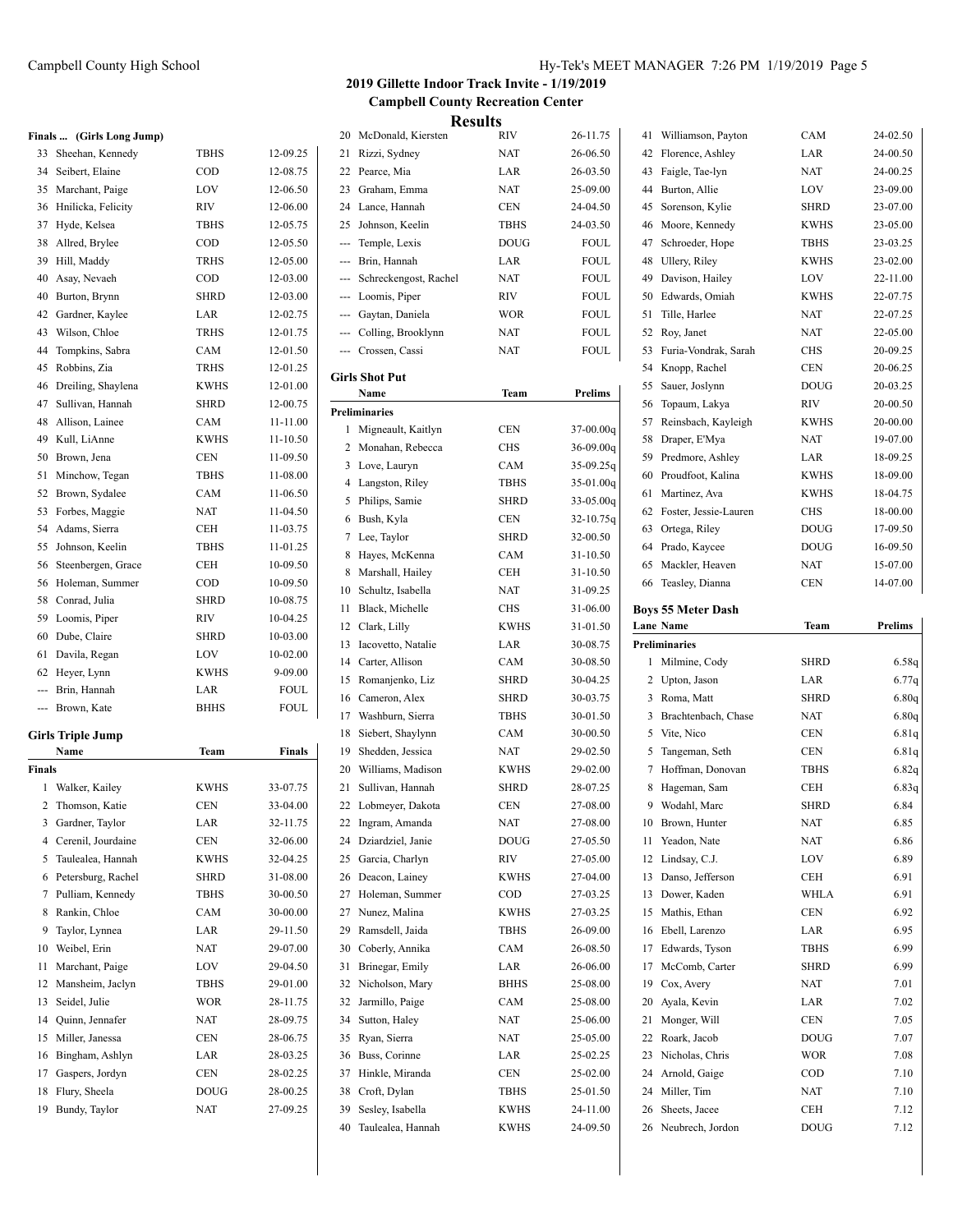|    | Preliminaries  (Boys 55 Meter Dash) |             |      |
|----|-------------------------------------|-------------|------|
| 28 | Snider, Jarrod                      | KW T        | 7.13 |
| 29 | Campbell, Tehl                      | <b>NAT</b>  | 7.14 |
| 30 | Hayes, Heath                        | <b>DOUG</b> | 7.17 |
| 31 | Pickett, Morgan                     | <b>NAT</b>  | 7.18 |
| 32 | Bobrowski, Michael                  | <b>DOUG</b> | 7.19 |
| 32 | Fawson, John                        | <b>RIV</b>  | 7.19 |
| 34 | Bever, Justin                       | <b>RIV</b>  | 7.20 |
| 34 | Pippin, Sean                        | <b>CEH</b>  | 7.20 |
| 36 | Dube, Max                           | <b>SHRD</b> | 7.23 |
| 36 | Newbrough, Cody                     | LAR         | 7.23 |
| 38 | Douthit, Drew                       | <b>TBHS</b> | 7.26 |
| 38 | Reynolds, Tobin                     | <b>SHRD</b> | 7.26 |
| 40 | Watkins, Tristan                    | <b>RIV</b>  | 7.27 |
| 41 | Huckeba, Will                       | <b>BHHS</b> | 7.28 |
| 41 | Loya, Andrew                        | <b>CEH</b>  | 7.28 |
| 43 | Hughes, Braeden                     | <b>CHS</b>  | 7.32 |
| 44 | Nava, Angel                         | <b>CAM</b>  | 7.33 |
| 44 | Harvey, Noah                        | <b>BHHS</b> | 7.33 |
| 46 | McClarnon, Cody                     | <b>CEN</b>  | 7.35 |
| 46 | Robinson, Jarod                     | <b>RIV</b>  | 7.35 |
| 48 | Olvera, Victor                      | <b>WOR</b>  | 7.36 |
| 49 | Randall, Colton                     | <b>TBHS</b> | 7.37 |
| 49 | Feurnisen, Logan                    | <b>CAM</b>  | 7.37 |

82 Klungness, Eric KW T 8.00

|    | reliminaries  (Boys 55 Meter Dash) |             |      | 83<br>Carey, Adar          |
|----|------------------------------------|-------------|------|----------------------------|
| 28 | Snider, Jarrod                     | KW T        | 7.13 | 84<br>Yeigh, Cael          |
|    | 29 Campbell, Tehl                  | NAT         | 7.14 | 85<br>Joy, Kalem           |
| 30 | Hayes, Heath                       | <b>DOUG</b> | 7.17 | Spoonhunte<br>86           |
| 31 | Pickett, Morgan                    | NAT         | 7.18 | Woodford, 1<br>86          |
| 32 | Bobrowski, Michael                 | <b>DOUG</b> | 7.19 | Grzybowsk<br>88            |
| 32 | Fawson, John                       | <b>RIV</b>  | 7.19 | 88<br>Gilbert, Ma          |
| 34 | Bever, Justin                      | RIV         | 7.20 | 90<br>Marchant, I          |
| 34 | Pippin, Sean                       | CEH         | 7.20 |                            |
| 36 | Dube, Max                          | <b>SHRD</b> | 7.23 | <b>Boys 55 Meter</b>       |
| 36 | Newbrough, Cody                    | LAR         | 7.23 | Name                       |
| 38 | Douthit, Drew                      | <b>TBHS</b> | 7.26 | Finals                     |
| 38 | Reynolds, Tobin                    | <b>SHRD</b> | 7.26 | 1 Milmine, C               |
| 40 | Watkins, Tristan                   | <b>RIV</b>  | 7.27 | $\mathbf{2}$<br>Hoffman, D |
| 41 | Huckeba, Will                      | <b>BHHS</b> | 7.28 | 3<br>Brachtenba            |
| 41 | Loya, Andrew                       | CEH         | 7.28 | 3 Upton, Jaso              |
| 43 | Hughes, Braeden                    | <b>CHS</b>  | 7.32 | 5<br>Roma, Matt            |
| 44 | Nava, Angel                        | CAM         | 7.33 | 6<br>Hageman, S            |
| 44 |                                    | <b>BHHS</b> | 7.33 | 7<br>Vite, Nico            |
|    | Harvey, Noah                       |             |      | 8<br>Tangeman,             |
| 46 | McClarnon, Cody                    | <b>CEN</b>  | 7.35 | <b>Boys 200 Meter</b>      |
| 46 | Robinson, Jarod                    | <b>RIV</b>  | 7.35 | <b>Lane Name</b>           |
| 48 | Olvera, Victor                     | <b>WOR</b>  | 7.36 | Finals                     |
| 49 | Randall, Colton                    | <b>TBHS</b> | 7.37 | 1 Hoffman, D               |
| 49 | Feurnisen, Logan                   | CAM         | 7.37 |                            |
| 51 | Judd, Travis                       | LAR         | 7.39 | 2 Milmine, C               |
| 52 | Keller, Joseph                     | <b>WOR</b>  | 7.42 | 3 Riegert, Ale             |
| 52 | Walig, Samuel                      | RIV         | 7.42 | 4 Vite, Nico               |
| 54 | Shober, Elia                       | <b>TBHS</b> | 7.43 | 5 Hageman, S               |
| 55 | Kazee, Cameran                     | <b>RIV</b>  | 7.46 | 6 Brachtenba               |
| 56 | Morris, Aidan                      | LAR         | 7.48 | 7 Danso, Jeff              |
| 56 | Hale, Nicholas                     | <b>SHRD</b> | 7.48 | 8<br>Tangeman,             |
| 56 | Keflinzein, Firdan                 | CAM         | 7.48 | 9<br>Yeadon, Na            |
| 56 | Haas, Luke                         | <b>CEN</b>  | 7.48 | 10<br>Roark, Jaco          |
| 60 | Gauthier, Gunnar                   | <b>TBHS</b> | 7.49 | 11<br>Brown, Hur           |
| 61 | Dalla, Camdan                      | <b>DOUG</b> | 7.50 | 12 Arnold, Gai             |
| 62 | Pafford, Tanner                    | <b>CEN</b>  | 7.51 | McComb, C<br>13            |
| 63 | Medina, Desmond                    | CAM         | 7.53 | Lindsay, C.<br>14          |
| 64 | Meinecke, Kyle                     | <b>SHRD</b> | 7.54 | 15<br>Sheets, Jace         |
|    | 65 Lamm, Nathan                    | CEH         | 7.55 | Hayes, Hea<br>16           |
| 66 | Hollinger, Hayden                  | KW T        | 7.57 | 17<br>Monger, Wi           |
| 67 | Carr, Devon                        | <b>DOUG</b> | 7.58 | 18<br>O'Connell, .         |
| 68 | Collins, Cale                      | <b>DOUG</b> | 7.59 | Bell, Nolan<br>19          |
| 69 | Porter, Landon                     | TBHS        | 7.60 | 20<br>Nicholas, C          |
| 70 | Gomez, Ramon                       | LAR         | 7.62 | 21<br>Neubrech, J          |
| 71 | Salas, Kaden                       | LOV         | 7.64 | 21<br>Bever, Justi         |
| 72 | Weekly, Ryan                       | CEH         | 7.67 | Race, Kade<br>23           |
| 73 | Romero, Kaleb                      | CEH         | 7.70 | Lewis, Jude<br>24          |
| 74 | Smith, Caden                       | RIV         | 7.73 | 25<br>Garcia, Ian          |
| 75 | Thompson, Josh                     | CAM         | 7.75 | 26<br>Reynolds, T          |
| 76 | Reiner, Joel                       | NAT         | 7.77 | Aguliar, Ma<br>27          |
| 77 | Cathey, Davis                      | CAM         | 7.78 | 28<br>Campbell, 7          |
| 78 | Bronnenberg, Hayden                | <b>COD</b>  | 7.82 | 29<br>Dube, Max            |
| 78 | Espinoza, Jack                     | CEN         | 7.82 | 30<br>Carr, Devor          |
| 80 | Cirvolo, Isaiah                    | TBHS        | 7.87 | 31<br>Haslem, Au           |
| 81 | Chamberlain, Ryan                  | LAR         | 7.94 | 32<br>Randall, Co          |

| Hy-Tek's MEET MANAGER 7:26 PM 1/19/2019 Page 6 |  |  |  |
|------------------------------------------------|--|--|--|
|------------------------------------------------|--|--|--|

### **2019 Gillette Indoor Track Invite - 1/19/2019 Campbell County Recreation Center Results**

|                |                           | results     |        |
|----------------|---------------------------|-------------|--------|
| 83             | Carey, Adam               | KW T        | 8.08   |
| 84             | Yeigh, Cael               | KW T        | 8.11   |
| 85             | Joy, Kalem                | LOV         | 8.14   |
| 86             | Spoonhunter, Malcolm      | RIV         | 8.22   |
| 86             | Woodford, Natty           | LOV         | 8.22   |
| 88             | Grzybowski, Sam           | <b>WOR</b>  | 8.44   |
| 88             | Gilbert, Matt             | <b>BHHS</b> | 8.44   |
| 90             | Marchant, Landon          | LOV         | 8.45   |
|                | <b>Boys 55 Meter Dash</b> |             |        |
|                | Name                      | Team        | Finals |
| Finals         |                           |             |        |
| 1              | Milmine, Cody             | <b>SHRD</b> | 6.61   |
| 2              | Hoffman, Donovan          | TBHS        | 6.70   |
|                | 3 Brachtenbach, Chase     | <b>NAT</b>  | 6.71   |
| 3              | Upton, Jason              | LAR         | 6.71   |
| 5              | Roma, Matt                | <b>SHRD</b> | 6.78   |
| 6              | Hageman, Sam              | CEH         | 6.80   |
| 7              | Vite, Nico                | CEN         | 6.82   |
| 8              | Tangeman, Seth            | CEN         | 6.83   |
|                |                           |             |        |
|                | <b>Boys 200 Meter Run</b> |             |        |
|                | <b>Lane Name</b>          | Team        | Finals |
| Finals         |                           |             |        |
| 1              | Hoffman, Donovan          | TBHS        | 23.39  |
|                | 2 Milmine, Cody           | <b>SHRD</b> | 23.40  |
| 3              | Riegert, Alec             | <b>SHRD</b> | 23.45  |
| $\overline{4}$ | Vite, Nico                | CEN         | 23.76  |
| 5              | Hageman, Sam              | CEH         | 24.08  |
| 6              | Brachtenbach, Chase       | NAT         | 24.11  |
| 7              | Danso, Jefferson          | CEH         | 24.31  |
| 8              | Tangeman, Seth            | CEN         | 24.35  |
| 9              | Yeadon, Nate              | NAT         | 24.43  |
| 10             | Roark, Jacob              | DOUG        | 24.73  |
| 11             | Brown, Hunter             | <b>NAT</b>  | 24.77  |
| 12             | Arnold, Gaige             | COD         | 24.86  |
|                | 13 McComb, Carter         | <b>SHRD</b> | 24.87  |
| 14             | Lindsay, C.J.             | LOV         | 24.97  |
| 15             | Sheets, Jacee             | <b>CEH</b>  | 25.01  |
| 16             | Hayes, Heath              | <b>DOUG</b> | 25.04  |
| 17             | Monger, Will              | CEN         | 25.05  |
| 18             | O'Connell, Joe            | CAM         | 25.11  |
| 19             | Bell, Nolan               | CEN         | 25.36  |
| 20             | Nicholas, Chris           | <b>WOR</b>  | 25.72  |
| 21             | Neubrech, Jordon          | <b>DOUG</b> | 25.73  |
| 21             | Bever, Justin             | RIV         | 25.73  |
| 23             | Race, Kaden               | CAM         | 25.77  |
| 24             | Lewis, Jude               | LOV         | 25.79  |
| 25             | Garcia, Ian               | CEH         | 25.81  |
| 26             | Reynolds, Tobin           | <b>SHRD</b> | 25.93  |
| 27             | Aguliar, Marco            | <b>CHS</b>  | 25.95  |
| 28             | Campbell, Tehl            | NAT         | 25.99  |
| 29             | Dube, Max                 | SHRD        | 26.02  |
| 30             | Carr, Devon               | <b>DOUG</b> | 26.10  |
| 31             | Haslem, Austin            | LOV         | 26.15  |
| 32             | Randall, Colton           | TBHS        | 26.25  |
| 33             | Geoghegan, Daniel         | COD         | 26.37  |
|                |                           |             |        |

| 34     | Bobrowski, Michael                            | <b>DOUG</b> | 26.38  |
|--------|-----------------------------------------------|-------------|--------|
| 35     | Walig, Samuel                                 | RIV         | 26.41  |
| 36     | Hughes, Braeden                               | <b>CHS</b>  | 26.52  |
| 37     | Newbrough, Cody                               | LAR         | 26.60  |
| 38     | Nava, Angel                                   | CAM         | 26.62  |
| 38     | Shober, Elia                                  | <b>TBHS</b> | 26.62  |
| 40     | Gauthier, Gunnar                              | <b>TBHS</b> | 26.65  |
| 41     | Kazee, Cameran                                | <b>RIV</b>  | 26.66  |
| 41     | Watkins, Tristan                              | <b>RIV</b>  | 26.66  |
| 43     | Keflinzein, Firdan                            | <b>CAM</b>  | 26.68  |
| 43     | Wagner, Nathan                                | <b>SHRD</b> | 26.68  |
| 45     | Ramsdell, Kaden                               | <b>TBHS</b> | 26.69  |
| 46     | Dalla, Camdan                                 | <b>DOUG</b> | 26.77  |
| 47     | Preator, Dylan                                | LOV         | 26.85  |
| 48     | Olvera, Victor                                | <b>WOR</b>  | 26.89  |
| 49     | Martin, Cade                                  | CAM         | 27.22  |
| 50     | Haas, Luke                                    | <b>CEN</b>  | 27.27  |
| 51     | Hollinger, Hayden                             | KW T        | 27.31  |
| 52     | Bond, Braydon                                 | COD         | 27.39  |
| 53     | Salas, Kaden                                  | LOV         | 27.47  |
|        | 54 McClarnon, Cody                            | CEN         | 27.54  |
| 55     | Gibson, Daniel                                | <b>BHHS</b> | 27.72  |
| 56     | Porter, Landon                                | <b>TBHS</b> | 27.80  |
|        | 57 Saint, Gabe                                | <b>DOUG</b> | 27.97  |
| 58     | Marshall, Ethan                               | <b>SHRD</b> | 28.02  |
| 59     | Reiner, Joel                                  | <b>NAT</b>  | 28.13  |
| 60     | Romero, Kaleb                                 | <b>CEH</b>  | 28.16  |
| 61     | Klungness, Eric                               | KW T        | 28.28  |
| 62     | Espinoza, Jack                                | <b>CEN</b>  | 28.71  |
| 63     | Hunter, Cody                                  | <b>CEN</b>  | 28.76  |
| 64     | Bronnenberg, Hayden                           | COD         | 28.95  |
| 65     | Nixon, Ethan                                  | LOV         | 29.23  |
| 66     | Burt, Ethan                                   | KW T        | 29.65  |
| 67     | Woodford, Natty                               | LOV         | 29.88  |
| 68     | Beeson, Xander                                | CAM         | 29.95  |
| 69     | Cirvolo, Isaiah                               | <b>TBHS</b> | 30.14  |
| 70     | Petsche, Anthony                              | <b>RIV</b>  | 30.23  |
| 71     | Laird, Josh                                   | LAR         | 30.36  |
| 72     | Grzybowski, Sam                               | <b>WOR</b>  | 30.58  |
| 73     | Bede, Kavan                                   | SHRD        | 30.89  |
|        |                                               |             |        |
|        | <b>Boys 400 Meter Run</b><br><b>Lane Name</b> | Team        | Finals |
| Finals |                                               |             |        |
| 1      | Merritt, Dakota                               | CEH         | 52.17  |
| 2      | Roma, Matt                                    | <b>SHRD</b> | 52.56  |
| 3      | Upton, Jason                                  | LAR         | 53.05  |
|        | 4 Wiggins, Darius                             | KW T        | 54.51  |
| 5      | Martinez, Oscar                               | TBHS        | 54.56  |
| 6      | Yoosook, Emory                                | KW T        | 55.48  |
| 7      | Schlekeway, Caleb                             | TBHS        | 55.61  |
| 8      | Atkinson, Colton                              | KW T        | 55.85  |
| 9      | Brachtenbach, Chase                           | NAT         | 56.38  |
| 10     | Schlekeway, Camden                            | <b>TBHS</b> | 56.56  |
| 11     | Miller, Tim                                   | NAT         | 56.95  |
| 12     | Gauthier, Garner                              | TBHS        | 57.06  |
| 13     | Jacobson, Tanner                              | CEH         | 57.07  |
|        |                                               |             |        |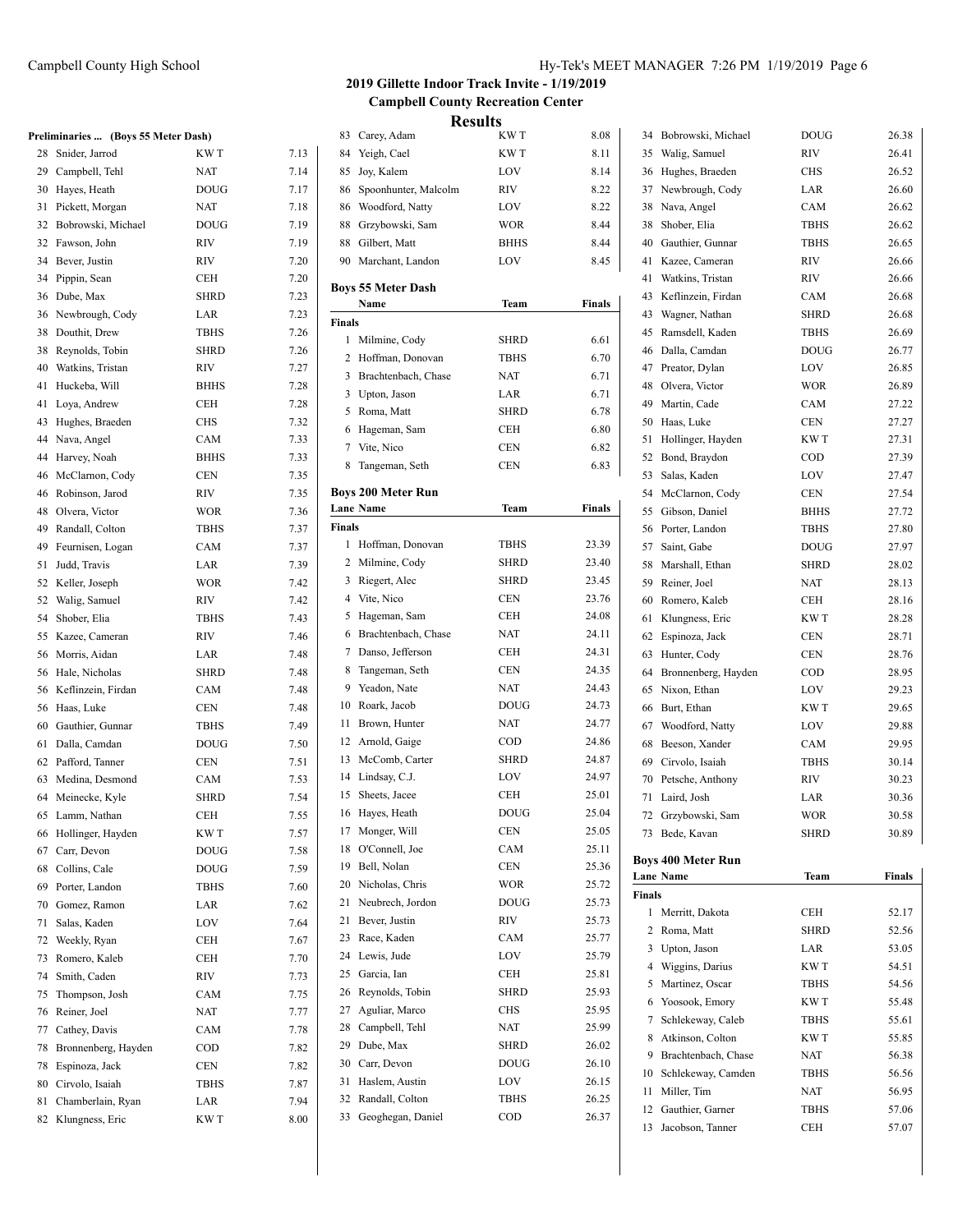## Campbell County High School Figure 3:26 PM 1/19/2019 Page 7:26 PM 1/19/2019 Page 7:26 PM 1/19/2019 Page 7:26 PM

## **2019 Gillette Indoor Track Invite - 1/19/2019 Campbell County Recreation Center Results**

|        |                              |              |         |    |                                     | <b>IZESUILS</b> |         |                            |              |         |
|--------|------------------------------|--------------|---------|----|-------------------------------------|-----------------|---------|----------------------------|--------------|---------|
|        | Finals  (Boys 400 Meter Run) |              |         |    | 5 Brown, Tim                        | <b>SHRD</b>     | 2:11.46 | 62 Costalez, Trevor        | <b>WOR</b>   | 3:11.55 |
|        | 14 Vollmer, Cooper           | <b>TRHS</b>  | 57.51   |    | 6 Gromer, Austin                    | <b>KWT</b>      | 2:11.92 | 63 Peters, Gavin           | <b>CEN</b>   | 3:19.76 |
|        | 15 Froelich, Dustin          | CAM          | 57.52   |    | 7 Tangeman, Jordan                  | LAR             | 2:13.79 | <b>Boys 1600 Meter Run</b> |              |         |
|        | 16 Lyford, Derk              | LAR          | 57.54   |    | 8 Harvey, Noah                      | <b>BHHS</b>     | 2:14.71 | Lane Name                  | Team         | Finals  |
|        | 17 Alley, Xavier             | CAM          | 57.81   |    | 9 Kistemann, Micah                  | <b>RIV</b>      | 2:15.17 | Finals                     |              |         |
|        | 18 Clark-Mellot, Kaycee      | <b>CEN</b>   | 57.82   |    | 10 Vollmer, Cooper                  | <b>TRHS</b>     | 2:15.75 | 1 Etzelmiller, Connor      | <b>NAT</b>   | 4:52.41 |
|        | 19 Lewis, Jude               | LOV          | 57.94   |    | 11 Doherty, Morgan                  | <b>TBHS</b>     | 2:15.88 | 2 Brown, Tim               | <b>SHRD</b>  | 4:52.43 |
|        | 20 Dahl, Austin              | LAR          | 58.09   |    | 12 Etzelmiller, Connor              | <b>NAT</b>      | 2:18.50 | 3 Caldwell, James          | LOV          | 5:00.07 |
|        | 21 Haslem, Austin            | LOV          | 58.47   |    | 13 Knueppel, Tristan                | <b>CEN</b>      | 2:19.38 | 4 Yates, Jayden            | LOV          | 5:01.81 |
|        | 22 Tangeman, David           | LAR          | 58.62   |    | 14 McCrea, Will                     | LAR             | 2:19.82 | 5 Shaw, Wyatt              | <b>SHRD</b>  | 5:01.95 |
|        | 23 Campbell, Tehl            | <b>NAT</b>   | 58.83   |    | 15 Miller, Kyson                    | KW T            | 2:20.12 | 6 Hurm, Braik              | CAM          | 5:02.37 |
|        | 24 Perry, Slater             | KW T         | 58.86   |    | 16 Johnson, Cameron                 | <b>CEH</b>      | 2:21.05 | 7 Mowery, Ethan            | <b>CHS</b>   | 5:02.38 |
|        | 25 Carr, Devon               | <b>DOUG</b>  | 58.91   |    | 17 Charest, Reese                   | <b>SHRD</b>     | 2:21.44 | 8 Stephen, Trevor          | CEN          | 5:06.01 |
|        | 26 Aguliar, Marco            | <b>CHS</b>   | 59.35   |    | 18 Catchpole, Jackson               | KW T            | 2:21.66 | 9 Miller, Kyson            | KW T         | 5:06.25 |
|        | 27 Dalla, Camdan             | <b>DOUG</b>  | 59.39   |    | 19 Finch, Chris                     | <b>NAT</b>      | 2:25.04 |                            |              |         |
|        | 28 Erisman, Alex             | CAM          | 59.72   |    | 20 Zabel, Jackson                   | <b>TBHS</b>     | 2:25.37 | 10 Finch, Chris            | <b>NAT</b>   | 5:06.46 |
|        | 29 Bond, Braydon             | $\rm{COD}$   | 59.87   |    | 21 Frentheway, Jacob                | <b>CEN</b>      | 2:25.67 | 11 Rogers, Cactus          | <b>CEH</b>   | 5:07.06 |
|        | 30 Snider, Jarrod            | KW T         | 1:00.11 |    | 22 Frentheway, Jason                | <b>CEN</b>      | 2:26.39 | 12 Smith, Baylor           | CEH          | 5:07.28 |
|        | 31 Garcia, Ian               | CEH          | 1:00.22 |    | 23 Gray, Rylan                      | <b>NAT</b>      | 2:26.75 | 13 Henry, Kent             | LAR          | 5:08.88 |
|        | 32 Cordes, Dylan             | LOV          | 1:00.27 |    | 24 Franks, Lane                     | LOV             | 2:28.14 | 14 Frentheway, Jacob       | CEN          | 5:09.77 |
|        | 33 Vasquez, Kellan           | LAR          | 1:00.83 |    | 25 Barron, Jason                    | <b>TRHS</b>     | 2:28.59 | 15 Charest, Reese          | <b>SHRD</b>  | 5:10.37 |
|        | 34 Wilkinson, Justin         | <b>DOUG</b>  | 1:00.89 |    | 26 Whiteplume, Taryn                | <b>RIV</b>      | 2:28.98 | 16 Kistemann, Micah        | <b>RIV</b>   | 5:10.72 |
|        | 35 Hancock, Jayson           | KW T         | 1:01.00 |    | 27 Trentacosti, Tyler               | <b>SHRD</b>     | 2:28.99 | 17 Bond, Braydon           | COD          | 5:15.21 |
|        | 36 Rishel, Charles           | <b>WOR</b>   | 1:01.24 |    | 28 Cahhal, Alex                     | <b>SHRD</b>     | 2:29.35 | 18 Frentheway, Jason       | $\mbox{CEN}$ | 5:15.30 |
|        | 37 Hale, Nicholas            | <b>SHRD</b>  | 1:01.32 |    | 29 Fuller, Kyland                   | <b>CEN</b>      | 2:29.52 | 19 Gray, Rylan             | <b>NAT</b>   | 5:17.70 |
|        | 38 Santana, Ozzy             | <b>TBHS</b>  | 1:01.44 |    |                                     | <b>NAT</b>      | 2:29.52 | 20 Pacheco, Matthew        | <b>CEN</b>   | 5:17.96 |
|        |                              | <b>TBHS</b>  | 1:02.55 |    | 29 Hartl, Bryson<br>31 Peden, Steve | LAR             | 2:30.34 | 21 Barron, Jason           | <b>TRHS</b>  | 5:18.24 |
|        | 39 Mansheim, Steven          |              |         |    |                                     |                 |         | 22 Knueppel, Tristan       | <b>CEN</b>   | 5:19.45 |
|        | 40 Chamberlain, Ryan         | LAR          | 1:03.49 |    | 32 Oldman, Caelen                   | <b>RIV</b>      | 2:30.39 | 23 Krueger, Collin         | LAR          | 5:22.56 |
|        | 41 Reiner, Joel              | <b>NAT</b>   | 1:03.74 |    | 33 Swilling, Kade                   | <b>CEN</b>      | 2:32.25 | 24 Cahhal, Alex            | <b>SHRD</b>  | 5:23.63 |
|        | 41 Hawkins, Brody            | <b>CEH</b>   | 1:03.74 |    | 34 Blank, Liam                      | KW T            | 2:33.00 | 25 Sell, Carter            | LAR          | 5:27.45 |
|        | 43 Dollard, Christian        | <b>CEH</b>   | 1:03.81 |    | 35 Salazar, Ignacio                 | <b>DOUG</b>     | 2:33.40 | 26 Pfeiffer, Tyler         | LOV          | 5:27.84 |
|        | 44 Kazee, Cameran            | <b>RIV</b>   | 1:04.02 |    | 36 Younkin, Zane                    | CAM             | 2:36.16 | 27 Giroux, Jason           | <b>CHS</b>   | 5:28.11 |
|        | 45 Eatmon, Benny             | <b>CEH</b>   | 1:04.09 |    | 37 Heide, Brady                     | KW T            | 2:36.86 | 28 Gissendanner, Kaleb     | <b>CHS</b>   | 5:28.48 |
|        | 46 Knutson, Joshua           | CAM          | 1:04.11 |    | 38 Gordon, David                    | <b>TBHS</b>     | 2:37.19 | 29 King, Russell           | LAR          | 5:33.65 |
|        | 47 Perez, Antonio            | <b>NAT</b>   | 1:04.86 |    | 39 Abeyta, Gabriel                  | <b>RIV</b>      | 2:37.28 | 30 Massman, Skylar         | CAM          | 5:35.45 |
|        | 48 Carter, Jacob             | <b>BHHS</b>  | 1:04.92 |    | 40 Wise, Owen                       | <b>CEH</b>      | 2:37.79 | 31 Younkin, Zane           | CAM          | 5:35.50 |
|        | 49 Nixon, Ethan              | LOV          | 1:04.94 |    | 41 Larson, Christopher              | <b>NAT</b>      | 2:37.86 | 32 Whiteplume, Taryn       | <b>RIV</b>   | 5:36.69 |
|        | 50 Teeples, Dallin           | <b>CEN</b>   | 1:05.21 |    | 42 Reuer, Nathan                    | <b>CEH</b>      | 2:39.50 | 33 Hartl, Bryson           | NAT          | 5:36.82 |
|        | 51 Armas, Edgar              | CAM          | 1:05.64 |    | 43 Lam, Riley                       | LAR             | 2:40.34 | 34 Jue, Jayden             | KW T         | 5:37.60 |
|        | 52 Marshall, Ethan           | <b>SHRD</b>  | 1:05.67 |    | 44 Holzhausen, Riley                | <b>CHS</b>      | 2:42.33 | 35 Gordon, David           | TBHS         | 5:39.52 |
|        | 53 Schlubach, Andrew         | $\mbox{CEN}$ | 1:05.88 |    | 45 Opsal, Logan                     | <b>CEH</b>      | 2:43.73 | 36 Oldman, Caelen          | <b>RIV</b>   | 5:40.08 |
|        | 54 Welsh, Branden            | <b>WOR</b>   | 1:06.09 |    | 46 Rishel, Charles                  | <b>WOR</b>      | 2:44.43 | 37 Franks, Lane            | LOV          | 5:40.57 |
|        | 55 Abeyta, Gabriel           | RIV          | 1:07.06 |    | 47 Hamilton, Josh                   | <b>CEN</b>      | 2:45.13 | 38 Peden, Steve            | LAR          | 5:46.89 |
|        | 56 Petsche, Anthony          | RIV          | 1:07.51 | 48 | Wassum, Jackson                     | <b>WOR</b>      | 2:45.33 | 39 Swilling, Kade          | CEN          | 5:47.69 |
|        | 57 Beeson, Xander            | CAM          | 1:09.41 | 49 | Lock, William                       | <b>TBHS</b>     | 2:45.62 | 40 Holzhausen, Riley       | CHS          | 5:49.44 |
|        | 58 Walker, Josh              | TBHS         | 1:10.61 |    | 50 Turner, Asher                    | <b>CEH</b>      | 2:45.79 | 41 Trentacosti, Tyler      | <b>SHRD</b>  |         |
|        | 59 Moore, Chainey            | <b>DOUG</b>  | 1:17.12 |    | 51 Sarver, Kadin                    | CAM             | 2:46.22 |                            |              | 5:51.56 |
|        | 60 Costalez, Trevor          | <b>WOR</b>   | 1:17.66 |    | 52 Cummins, Brandon                 | <b>BHHS</b>     | 2:47.96 | 42 Wise, Owen              | CEH          | 5:52.42 |
|        |                              |              |         |    | 53 Edholm, Eric                     | <b>WOR</b>      | 2:47.97 | 43 Opsal, Logan            | CEH          | 5:54.00 |
|        | <b>Boys 800 Meter Run</b>    |              |         |    | 54 Schlubach, Andrew                | <b>CEN</b>      | 2:48.19 | 44 Michaud, Bridger        | <b>BHHS</b>  | 5:54.31 |
|        | Lane Name                    | Team         | Finals  |    | 55 Hanson, Carson                   | <b>TBHS</b>     | 2:48.55 | 45 Turner, Asher           | CEH          | 5:54.76 |
| Finals |                              |              |         |    | 56 Ahrens, John                     | <b>SHRD</b>     | 2:50.55 | 46 Bustos, Julian          | <b>CHS</b>   | 5:54.80 |
|        | 1 Drewes, Skyler             | <b>LOV</b>   | 2:03.12 |    | 57 Tracey, Luke                     | <b>TBHS</b>     | 2:50.97 | 47 Lam, Riley              | LAR          | 5:54.88 |
|        | 2 Shaw, Wyatt                | <b>SHRD</b>  | 2:08.87 |    | 58 Cooper, Jamison                  | RIV             | 2:53.06 | 48 Morrison, Brant         | CAM          | 5:56.35 |
|        | 3 Brooks, Brady              | <b>DOUG</b>  | 2:09.44 |    | 59 O'Loughlin, Chris                | TBHS            | 2:53.11 | 49 Parks, Connor           | CEH          | 5:57.38 |
|        | 4 Jurewicz, Joey             | TBHS         | 2:10.17 |    | 60 Hale, Marcus                     | <b>SHRD</b>     | 3:06.49 | 50 Dobson, Jakob           | CEH          | 5:57.90 |
|        |                              |              |         |    | 61 Sigismond, Mathew                | CAM             | 3:09.06 | 51 Ahrens, John            | <b>SHRD</b>  | 6:01.06 |
|        |                              |              |         |    |                                     |                 |         |                            |              |         |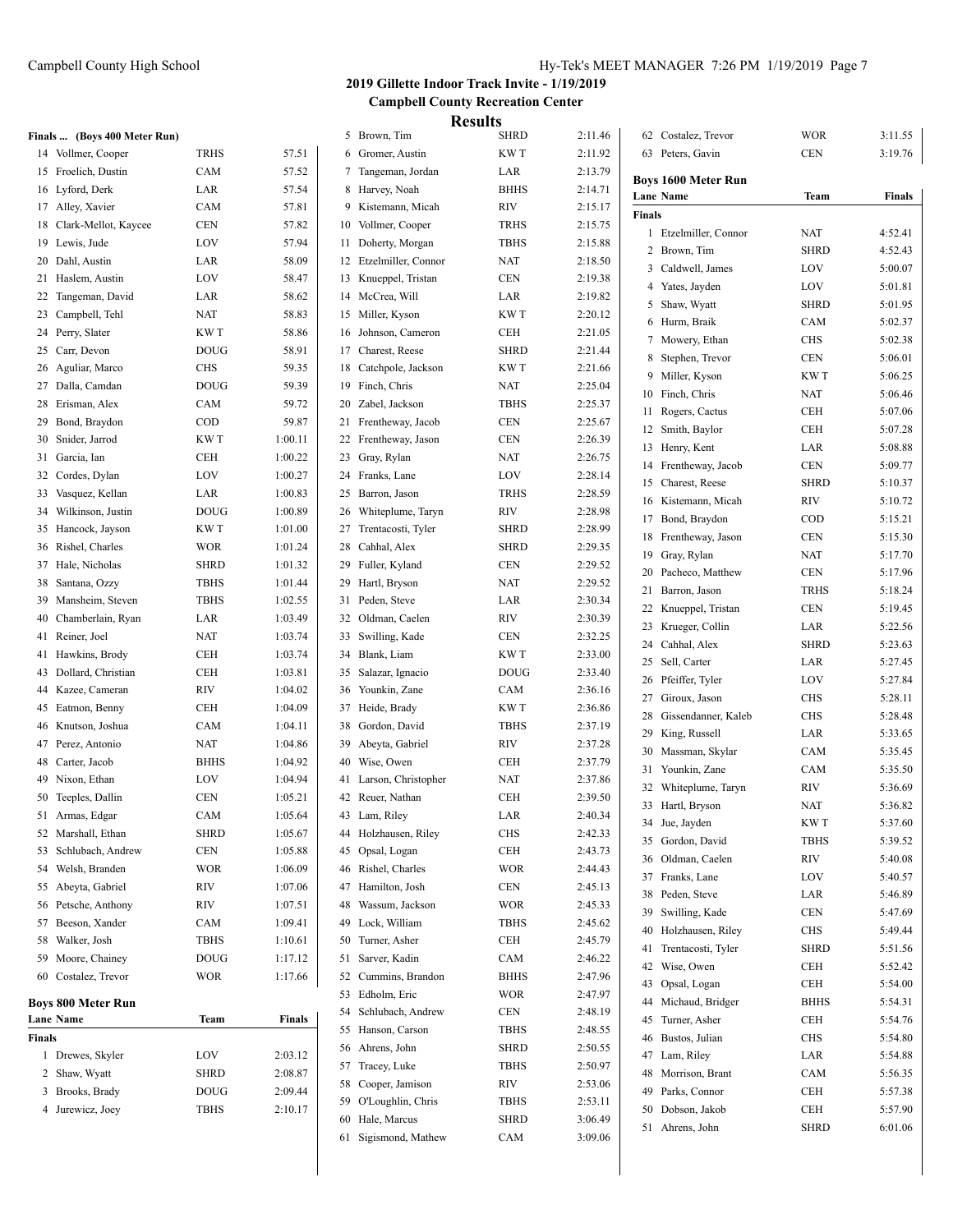|    | Finals  (Boys 1600 Meter Run) |             |         |  |  |  |  |  |
|----|-------------------------------|-------------|---------|--|--|--|--|--|
|    | 52 Tracey, Luke               | <b>TBHS</b> | 6:03.49 |  |  |  |  |  |
|    | 53 Sarver, Kadin              | <b>CAM</b>  | 6:04.22 |  |  |  |  |  |
|    | 54 Olson, Jacob               | <b>CEH</b>  | 6:06.82 |  |  |  |  |  |
|    | 55 Reuer, Nathan              | <b>CEH</b>  | 6:07.23 |  |  |  |  |  |
|    | 56 O'Loughlin, Chris          | <b>TBHS</b> | 6:08.26 |  |  |  |  |  |
| 57 | Edholm, Eric                  | <b>WOR</b>  | 6:09.26 |  |  |  |  |  |
|    | 58 Cooper, Jamison            | <b>RIV</b>  | 6:15.11 |  |  |  |  |  |
|    | 59 Larson, Christopher        | <b>NAT</b>  | 6:28.04 |  |  |  |  |  |
|    | 60 Yeigh, Wyatt               | <b>TRHS</b> | 6:42.61 |  |  |  |  |  |
|    | 61 Peters, Gavin              | <b>CEN</b>  | 6:49.63 |  |  |  |  |  |

62 Hale, Marcus SHRD 6:52.41

## **Boys 3200 Meter Run**

|                | Name                         | Team        | Finals   |
|----------------|------------------------------|-------------|----------|
| <b>Finals</b>  |                              |             |          |
| 1              | Lyford, Derk                 | LAR         | 10:23.27 |
| $\overline{c}$ | Swingholm, Mason             | LAR         | 10:28.42 |
| 3              | Standish, David              | <b>SHRD</b> | 10:34.97 |
| 4              | Avery, Garett                | <b>SHRD</b> | 10:38.18 |
| 5              | Henry, Mason                 | <b>NAT</b>  | 10:41.04 |
| 6              | Garber, Alex                 | <b>SHRD</b> | 10:48.34 |
| $\overline{7}$ | Anderson, Colter             | <b>CEN</b>  | 10:58.31 |
| 8              | Jurewicz, Joey               | <b>TBHS</b> | 11:01.97 |
| 9              | Henry, Kent                  | LAR         | 11:15.86 |
| 10             | Bauer, Ethan                 | <b>NAT</b>  | 11:19.43 |
| 11             | Yates, Jayden                | LOV         | 11:22.35 |
| 12             | Mansheim, Zach               | <b>TBHS</b> | 11:29.15 |
| 13             | Jue, Jayden                  | KW T        | 12:10.17 |
| 14             | Jones, Truman                | <b>SHRD</b> | 12:12.78 |
| 15             | Parker, Kolby                | <b>NAT</b>  | 12:19.48 |
| 16             | Parks, Connor                | <b>CEH</b>  | 12:31.49 |
| 17             | Matthews, Carter             | <b>TBHS</b> | 12:46.13 |
| 18             | Olson, Jacob                 | <b>CEH</b>  | 13:06.85 |
|                | <b>Boys 55 Meter Hurdles</b> |             |          |
|                | <b>Lane Name</b>             | Team        | Prelims  |
|                | Preliminaries                |             |          |
| 1              | Edwards, Tyson               | <b>TBHS</b> | 8.06q    |
| 2              | Riegert, Alec                | <b>SHRD</b> | 8.08q    |
|                | 3 Ostler, Kyler              | <b>BHHS</b> | 8.25q    |
| $\overline{4}$ | Pafford, Tanner              | <b>CEN</b>  | 8.42q    |
| 5              | Danso, Jefferson             | <b>CEH</b>  | 8.53q    |
|                | 6 Greenelsh, Liam            | <b>BHHS</b> | 8.65q    |
| 7              | Brandt, Hunter               | <b>NAT</b>  | 8.67q    |
| 8              | Hayden, Dylan                | <b>TBHS</b> | 8.74q    |
| 9              | Douglas, Robert              | <b>NAT</b>  | 8.81     |
| 10             | Wagner, Nathan               | <b>SHRD</b> | 8.95     |
| 11             | Wilson, Donte                | KW T        | 8.98     |
| 12             | Meinecke, Kyle               | <b>SHRD</b> | 8.99     |
| 13             | Dube, Max                    | <b>SHRD</b> | 9.00     |
| 14             | Erisman, Alex                | CAM         | 9.23     |
| 15             | Koch, Donavin                | <b>WOR</b>  | 9.44     |
| 16             |                              |             |          |
|                | Mansheim, Steven             | <b>TBHS</b> | 9.53     |
| 17             | Hoffmann, Landon             | <b>TBHS</b> | 9.61     |
| 18             | McClarnon, Cody              | <b>CEN</b>  | 9.69     |

## Campbell County High School Hy-Tek's MEET MANAGER 7:26 PM 1/19/2019 Page 8

## **2019 Gillette Indoor Track Invite - 1/19/2019 Campbell County Recreation Center Results**

| 19 Arnold, Gaige       | $\rm{COD}$  | 9.71  |
|------------------------|-------------|-------|
| 20 Bickell, Jaden      | <b>CEH</b>  | 9.81  |
| 21 O'Leary, Ethan      | <b>SHRD</b> | 9.88  |
| 22 Saint, Gabe         | <b>DOUG</b> | 9.90  |
| 23 Valdez, Nolan       | NAT         | 10.02 |
| 24 McKinney, Conner    | <b>SHRD</b> | 10.21 |
| 25 Larson, Christopher | <b>NAT</b>  | 10.35 |
| 26 Campbell, Donovan   | <b>CEH</b>  | 10.50 |
| 27 Santana, Ozzy       | <b>TBHS</b> | 10.58 |
| 28 Sigismond, Mathew   | <b>CAM</b>  | 10.89 |
| 29 Perez, Antonio      | NAT         | 10.94 |
| 30 Welsh, Branden      | <b>WOR</b>  | 11.10 |
| 31 Llyod, Jaiden       | <b>WOR</b>  | 11.28 |

## **Boys 55 Meter Hurdles**

|               | Name              | Team        | Finals |  |  |
|---------------|-------------------|-------------|--------|--|--|
| <b>Finals</b> |                   |             |        |  |  |
| 1             | Edwards, Tyson    | <b>TBHS</b> | 7.94   |  |  |
|               | 2 Greenelsh, Liam | <b>BHHS</b> | 8.10   |  |  |
| 3             | Ostler, Kyler     | <b>BHHS</b> | 8.12   |  |  |
| 4             | Pafford, Tanner   | CEN         | 8.17   |  |  |
| 5             | Danso, Jefferson  | CEH         | 8.50   |  |  |
| 6             | Brandt, Hunter    | NAT         | 8.55   |  |  |
|               | Hayden, Dylan     | <b>TBHS</b> | 8.56   |  |  |
|               |                   |             |        |  |  |

# **Boys 4x200 Meter Relay**

|               | Lane Team                 | Relay             | Finals  |
|---------------|---------------------------|-------------------|---------|
| <b>Finals</b> |                           |                   |         |
| 1             | Sheridan HS               | A                 | 1:32.96 |
|               | Riegert, Alec             | Milmine, Cody     |         |
|               | Wodahl, Marc              | Roma, Matt        |         |
| 2             | KW Trojans                | A                 | 1:35.89 |
|               | Wiggins, Darius           | Yoosook, Emory    |         |
|               | Atkinson, Colton          | Wilson, Donte     |         |
|               | 3 Thunder Basin High Scho | A                 | 1:38.12 |
|               | Hoffman, Donovan          | Pikula, Jaxon     |         |
|               | Martinez, Oscar           | Schlekeway, Caleb |         |
| 4             | Natrona Indoor            | A                 | 1:39.54 |
|               | Yeadon, Nate              | Douglas, Robert   |         |
|               | Brandt, Hunter            | Pickett, Morgan   |         |
| 5.            | Thunder Basin High Scho   | B                 | 1:39.88 |
|               | Minchow, Hayden           | Hayden, Dylan     |         |
|               | Edwards, Tyson            | Gauthier, Garner  |         |
|               | 6 Cheyenne East Indoor    | A                 | 1:40.93 |
|               | Pippin, Sean              | Loya, Andrew      |         |
|               | Lamm, Haden               | Sheets, Jacee     |         |
| 7             | Laramie High School       | A                 | 1:41.42 |
|               | Ebell, Larenzo            | Smith, Matt       |         |
|               | Judd, Travis              | Jaques, Grahm     |         |
| 8             | Douglas HS                | A                 | 1:42.60 |
|               | Bobrowski, Michael        | Carr, Devon       |         |
|               | Dalla, Camdan             | Roark, Jacob      |         |
| 9             | Worland High School       | A                 | 1:43.15 |
|               | Keller, Joseph            | Koch, Donavin     |         |
|               | Olvera, Victor            | Nicholas, Chris   |         |
|               |                           |                   |         |

| 10 | Campbell County High S  | A                | 1:45.20 |
|----|-------------------------|------------------|---------|
|    | Keflinzein, Firdan      | Nava, Angel      |         |
|    | Race, Kaden             | Werkele, Brandon |         |
| 11 | Riverton High School    | $\mathsf{A}$     | 1:46.42 |
|    | Watkins, Tristan        | Kazee, Cameran   |         |
|    | Fawson, John            | Robinson, Jarod  |         |
|    | 12 Cheyenne East Indoor | B                | 1:46.66 |
|    | Weekly, Ryan            | Bickell, Jaden   |         |
|    | Tapia, Isaiah           | Romero, Kaleb    |         |
| 13 | Campbell County High S  | B                | 1:47.70 |
|    | Martin, Cade            | Medina, Desmond  |         |
|    | Aguilar, Anthony        | Thompson, Josh   |         |
|    | 14 Sheridan HS          | B                | 1:49.78 |
|    | Foster, Trent           | McKinney, Conner |         |
|    | O'Leary, Ethan          | Almarez, David   |         |
| 15 | Laramie High School     | B                | 1:50.56 |
|    | Soto, Javier            | Laird, Josh      |         |
|    | Ayala, Kevin            | Newbrough, Cody  |         |
|    | 16 Worland High School  | B                | 1:59.80 |
|    | Edholm, Eric            | Grzybowski, Sam  |         |
|    | Llvod Jaiden            | Wassum Jackson   |         |

### **Boys 4x400 Meter Relay Lane Team Relay Finals**

| Finals |                          |                    |         |
|--------|--------------------------|--------------------|---------|
| 1      | Cheyenne Central HS      | A                  | 3:42.81 |
| 2      | Thunder Basin High Scho  | A                  | 3:44.20 |
|        | Martinez. Oscar          | Gauthier, Garner   |         |
|        | Schlekeway, Caleb        | Schlekeway, Camden |         |
| 3      | Big Horn                 | A                  | 3:44.38 |
|        | Greenelsh, Liam          | Huckeba, Will      |         |
|        | Harvey, Noah             | Ostler, Kyler      |         |
| 4      | Natrona Indoor           | A                  | 3:45.21 |
|        | Cox, Avery               | Pickett, Morgan    |         |
|        | Valdez, Nolan            | Douglas, Robert    |         |
| 5.     | Cheyenne East Indoor     | A                  | 3:53.14 |
|        | Johnson, Cameron         | Jacobson. Tanner   |         |
|        | Smith, Baylor            | Zastoupil, Nathan  |         |
| 6      | Sheridan HS              | A                  | 3:54.02 |
|        | Shaw, Wyatt              | Hale, Nicholas     |         |
|        | Foster, Trent            | Reynolds, Tobin    |         |
|        | 7 Campbell County High S | A                  | 4:05.01 |
|        | Erisman, Alex            | O'Connell, Joe     |         |
|        | Froelich, Dustin         | Race, Kaden        |         |
| 8.     | Laramie High School      | A                  | 4:07.52 |
|        | Jaques, Grahm            | Dahl, Austin       |         |
|        | Chamberlain, Ryan        | Gamboa, Woodrow    |         |
| 9      | Laramie High School      | R                  | 4:15.42 |
|        | Morris, Aidan            | Vasquez, Kellan    |         |
|        | King, Russell            | Krueger, Collin    |         |
| 10     | Campbell County High S   | B                  | 4:16.25 |
|        | Massman, Skylar          | Hurm, Braik        |         |
|        | Knutson, Joshua          | Morrison, Brant    |         |
|        |                          |                    |         |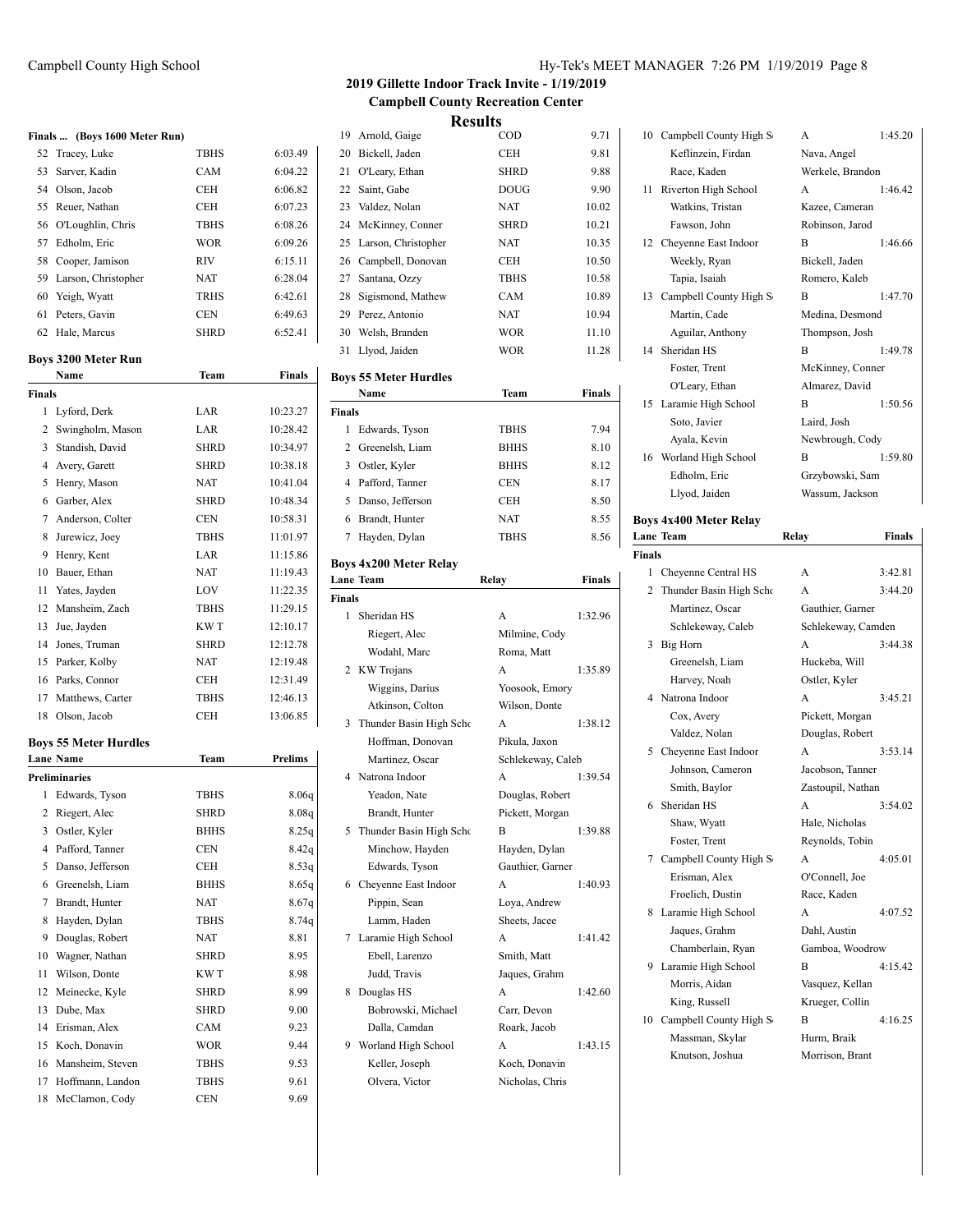|               | Team                                        | Relay               | <b>Finals</b> |
|---------------|---------------------------------------------|---------------------|---------------|
| <b>Finals</b> |                                             |                     |               |
|               | 1 Cheyenne East Indoor                      | A                   | 9:04.54       |
|               | Smith, Baylor                               | Rogers, Cactus      |               |
|               | Zastoupil, Nathan                           | Johnson, Cameron    |               |
|               | 2 Cheyenne Central HS                       | A                   | 9:13.48       |
|               | 3 Cheyenne South                            | A                   | 9:23.05       |
|               | Mowery, Ethan                               | Gissendanner, Kaleb |               |
|               | Giroux, Jason                               | Aguliar, Marco      |               |
|               | 4 Thunder Basin High Scho                   | A                   | 9:25.05       |
|               | Mansheim, Zach                              | Gordon, David       |               |
|               | Zabel, Jackson                              | Doherty, Morgan     |               |
|               | 5 Big Horn                                  | A                   | 10:38.10      |
|               | Carter, Jacob                               | Cummins, Brandon    |               |
|               | Michaud, Bridger                            | Gibson, Daniel      |               |
|               |                                             |                     |               |
|               | <b>Boys 1600 Sprint Medley</b><br>Lane Team | Relay               | <b>Finals</b> |
| <b>Finals</b> |                                             |                     |               |
| 1             | Natrona Indoor                              | A                   | 3:48.32       |
|               | Yeadon, Nate                                | Brandt, Hunter      |               |
|               | Brown, Hunter                               | Henry, Mason        |               |
|               | 2 Laramie High School                       | A                   | 3:52.90       |
|               | Ebell, Larenzo                              | Smith, Matt         |               |
|               | Tangeman, Jordan                            | Swingholm, Mason    |               |
|               | 3 Douglas HS                                | A                   | 3:55.06       |
|               | Hayes, Heath                                | Neubrech, Jordon    |               |
|               | Perry, Suttton                              | Brooks, Brady       |               |
|               | 4 Natrona Indoor                            | B                   | 4:13.94       |
|               | Valdez, Nolan                               | Miller, Tim         |               |
|               | Parker, Kolby                               | Bauer, Ethan        |               |
|               | 5 Campbell County High S                    | А                   | 4:14.09       |
|               | Aguilar, Anthony                            | Medina, Desmond     |               |
|               | Alley, Xavier                               | Massman, Skylar     |               |
|               | 6 Worland High School                       | A                   | 4:18.84       |
|               | Olvera, Victor                              | Nicholas, Chris     |               |
|               | Wassum, Jackson                             | Rishel, Charles     |               |
|               | 7 Sheridan HS                               | A                   | 4:24.36       |
|               | Bede, Kavan                                 | Marshall, Ethan     |               |
|               | Trentacosti, Tyler                          | Jones, Truman       |               |
|               | 8 Cheyenne East Indoor                      | А                   | 4:31.14       |
|               | Pippin, Sean                                | Tapia, Isaiah       |               |
|               | Campbell, Donovan                           | Eatmon, Benny       |               |
|               | Thunder Basin High Scho                     |                     |               |

Schlekeway, Camden Douthit, Drew Hoffmann, Landon Lock, William 10 Thunder Basin High School B 4:40.82 Ramsdell, Kaden Gauthier, Gunnar Imus, Rico Hanson, Carson --- Campbell County High S<sub>chool</sub> B DQ Cathey, Davis Evert, Ethan Knutson, Joshua Morrison, Brant

# **2019 Gillette Indoor Track Invite - 1/19/2019 Campbell County Recreation Center**

**Results**

|               | Boys High Jump                |             |                    | 12            | Jaques, Grahm                  | LAR         | 9-06.00     |
|---------------|-------------------------------|-------------|--------------------|---------------|--------------------------------|-------------|-------------|
|               | Name                          | Team        | Finals             | 12            | Hunter, Cody                   | <b>CEN</b>  | 9-06.00     |
| <b>Finals</b> |                               |             |                    | 14            | Leupold, Shay                  | <b>CAM</b>  | $9 - 00.00$ |
|               | 1 Brown, Hunter               | NAT         | $6 - 04.00$        | ---           | Morrison, Brant                | CAM         | FAIL        |
| 2             | Warner, Colby                 | LOV         | $6 - 00.00$        | ---           | Cloninger, Colten              | <b>NAT</b>  | FAIL        |
|               | 3 Perry, Suttton              | <b>DOUG</b> | J6-00.00           | ---           | Blessing, Sage                 | TBHS        | FAIL        |
| 4             | Taylor, Isaac                 | COD         | J6-00.00           | ---           | Bickell, Jaden                 | <b>CEH</b>  | XFAIL       |
| 5             | Goss, Connor                  | SHRD        | $5-10.00$          |               | Mullikin, Justis               | <b>SHRD</b> | FAIL        |
| 6             | Brown, Isaac                  | <b>CEN</b>  | J5-10.00           | ---           | Foster, Trent                  | <b>SHRD</b> | FAIL        |
| 7             | Wagner, Nathan                | SHRD        | 5-08.00            | ---           | Legerski, Aj                   | <b>CEN</b>  | FAIL        |
| 8             | Nolan, Thomas                 | KW T        | J5-08.00           | ---           | Goss, Connor                   | <b>SHRD</b> | FAIL        |
| 9             | Taylor, Trent                 | SHRD        | J5-08.00           | ---           | Miller, Logan                  | TBHS        | FAIL        |
| 9             | Minchow, Hayden               | TBHS        | J5-08.00           | ---           | Collver, Jimmy                 | KW T        | <b>FAIL</b> |
| 11            | Grenz, Jared                  | COD         | J5-08.00           |               | Moeller, Caden                 | <b>SHRD</b> | DQ          |
| 12            | Vollmer, Cooper               | TRHS        | J5-08.00           | ---           | Roberts, Colton                | CAM         | DQ          |
| 13            | Davis, Orry                   | <b>CEN</b>  | 5-06.00            |               | <b>Boys Long Jump</b>          |             |             |
| 13            | Gamboa, Woodrow               | LAR         | 5-06.00            |               | Name                           | Team        | Finals      |
| 13            | Kear, Grayson                 | KW T        | 5-06.00            | <b>Finals</b> |                                |             |             |
| 13            | Wilkinson, Justin             | DOUG        | 5-06.00            | $\mathbf{1}$  | Upton, Jason                   | LAR         | 22-04.50    |
| 13            | McComb, Carter                | SHRD        | 5-06.00            | 2             | Yoosook, Emory                 | KW T        | 22-03.00    |
|               | 18 Bell, Nolan                | CEN         | 5-04.00            | 3             | Merritt, Dakota                | CEH         | 21-07.25    |
| 18            | Brewer, Jaron                 | <b>SHRD</b> |                    | 4             | Greenelsh, Liam                | <b>BHHS</b> | 20-07.25    |
|               |                               |             | 5-04.00            |               | Smith, Matt                    |             |             |
| 18            | Scott, Noah                   | CEN         | 5-04.00<br>5-02.00 | 5             |                                | LAR         | 20-04.50    |
| 21            | O'Connell, Joe                | CAM         |                    | 6             | McComb, Carter                 | <b>SHRD</b> | 20-03.00    |
| 21<br>21      | Hastings, Anton               | CEH         | 5-02.00            | 7             | Preator, Dylan<br>Fawson, John | <b>LOV</b>  | 19-09.75    |
|               | Alley, Xavier<br>Dower, Kaden | CAM         | 5-02.00            | 8             |                                | RIV         | 19-05.75    |
| 21<br>25      |                               | WHLA        | $5-02.00$          | 9             | Spiker, Sam                    | <b>CEN</b>  | 19-04.75    |
|               | Taylor, Ian                   | <b>SHRD</b> | 5-00.00            | 10            | Tapia, Isaiah                  | <b>CEH</b>  | 19-01.75    |
| 25            | Schaff, Zach                  | KW T        | 5-00.00            | 11            | Cox, Avery                     | NAT         | 19-01.25    |
| 25            | Hancock, Jayson               | KW T        | 5-00.00            | 12            | Douglas, Robert                | NAT         | 19-01.00    |
| 25            | Adels, Rhett                  | CAM         | 5-00.00            | 13            | Campbell, Tehl                 | NAT         | 18-09.50    |
| 25            | Mortensen, Brennan            | SHRD        | 5-00.00            | 14            | Nolan, Thomas                  | KW T        | 18-07.50    |
| 25            | Jacobson, Tanner              | <b>CEH</b>  | 5-00.00            | 15            | Edwards, Tyson                 | TBHS        | 18-06.00    |
|               | Spoonhunter, Malcolm          | RIV         | FAIL               | 16            | O'Connell, Joe                 | <b>CAM</b>  | 18-05.50    |
|               | Llyod, Jaiden                 | WOR         | FAIL               | 17            | Race, Kaden                    | CAM         | 18-03.75    |
|               | Martin, Cade                  | CAM         | FAIL               | 18            | Huckeba, Will                  | <b>BHHS</b> | 18-03.50    |
|               | Carey, Adam                   | KW T        | FAIL               | 19            | Judd, Travis                   | LAR         | 18-01.00    |
|               | --- Fuller, Kyland            | <b>CEN</b>  | FAIL               | 19            | Dahl, Austin                   | LAR         | 18-01.00    |
|               | --- Robinson, Jarod           | RIV         | FAIL               | 21            | Valdez, Nolan                  | <b>NAT</b>  | 17-11.00    |
|               | Sarver, Kadin                 | CAM         | FAIL               |               | 22 Roark, Jacob                | <b>DOUG</b> | 17-06.25    |
|               | Perry, Slater                 | KW T        | FAIL               | 23            | Medina, Desmond                | CAM         | 17-05.00    |
|               | <b>Boys Pole Vault</b>        |             |                    | 23            | Douthit, Drew                  | <b>TBHS</b> | 17-05.00    |
|               | Name                          | Team        | Finals             | 25            | Newbrough, Cody                | LAR         | 17-04.75    |
| Finals        |                               |             |                    | 26            | Imus, Rico                     | <b>TBHS</b> | 17-03.50    |
|               | 1 Foy, Ryan                   | KW T        | 14-00.00           | 27            | Meinecke, Kyle                 | SHRD        | 17-02.00    |
|               | 2 Karajanis, Ryan             | SHRD        | 12-06.00           | 27            | Schaff, Zach                   | KW T        | 17-02.00    |
| 3             | Skalasky, Karson              | KW T        | 12-00.00           | 29            | Hoffmann, Landon               | TBHS        | 17-01.50    |
|               | 4 Legler, Matt                | SHRD        | J12-00.00          | 30            | Hollinger, Hayden              | KW T        | 17-01.00    |
|               | 5 Morris, Aidan               | LAR         | 11-06.00           | 31            | Watkins, Tristan               | RIV         | 16-11.50    |
| 6             | Cathey, Davis                 | CAM         | J11-06.00          | 32            | Wiggins, Darius                | KW T        | 16-07.50    |
|               | 7 Imus, Rico                  | TBHS        | 11-00.00           | 33            | Keflinzein, Firdan             | CAM         | 16-07.00    |
| 8             | Zastoupil, Nathan             | CEH         | J11-00.00          | 34            | Martin, Cade                   | CAM         | 16-06.50    |
| 9             | Geoghegan, Daniel             | COD         | J11-00.00          | 35            | Walig, Samuel                  | RIV         | 16-06.00    |
| 10            | Hastings, Anton               | CEH         | 10-00.00           | 36            | Adels, Rhett                   | CAM         | 16-05.50    |
|               | 10 Karajanis, Shane           | SHRD        | 10-00.00           | 37            | Soto, Javier                   | LAR         | 16-05.00    |
|               |                               |             |                    | 38            | Lindsay, C.J.                  | LOV         | 16-03.50    |